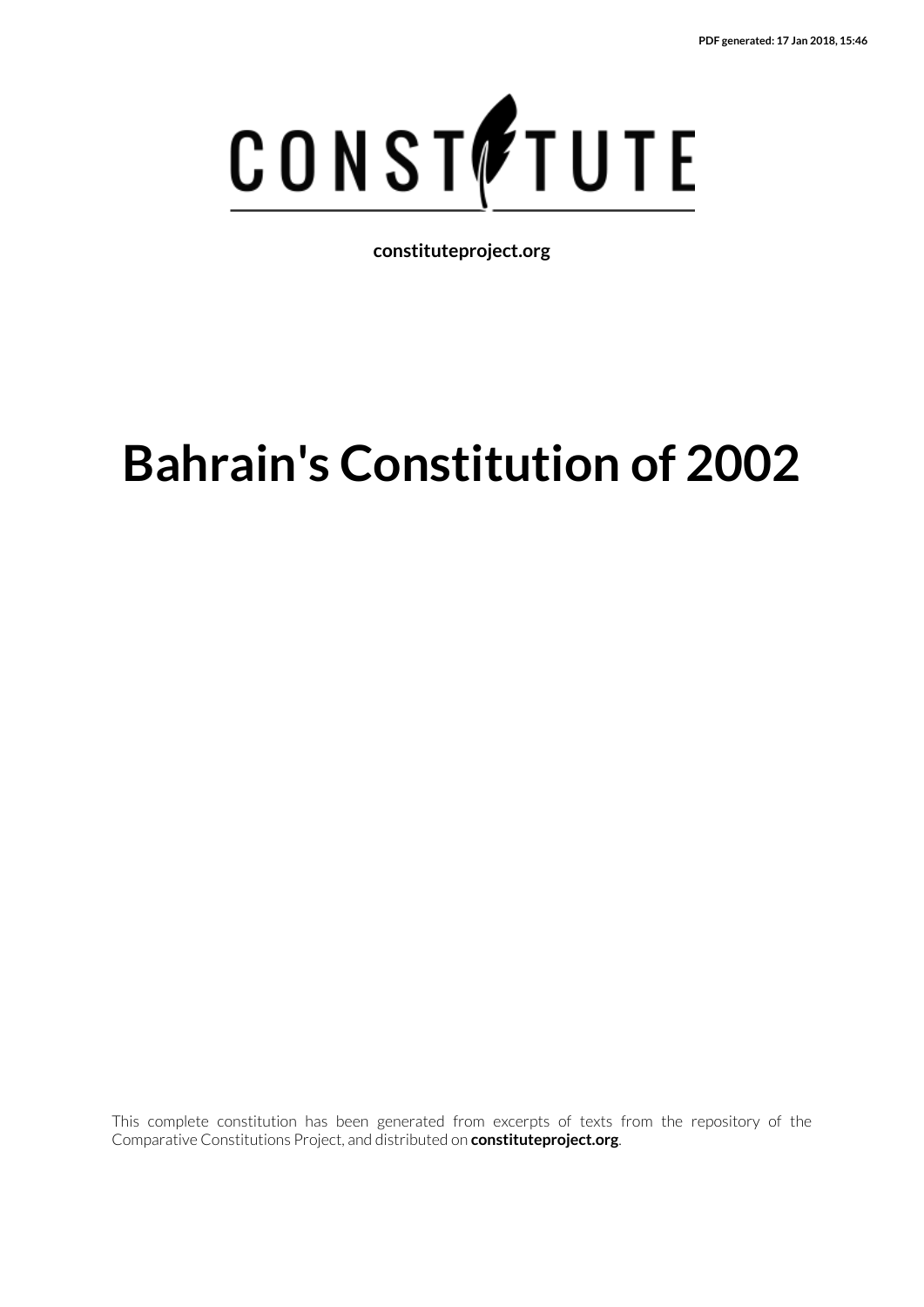### **Table of contents**

| Section 3: The Legislative Authority National Assembly 14 |
|-----------------------------------------------------------|
|                                                           |
|                                                           |
|                                                           |
|                                                           |
|                                                           |
|                                                           |
|                                                           |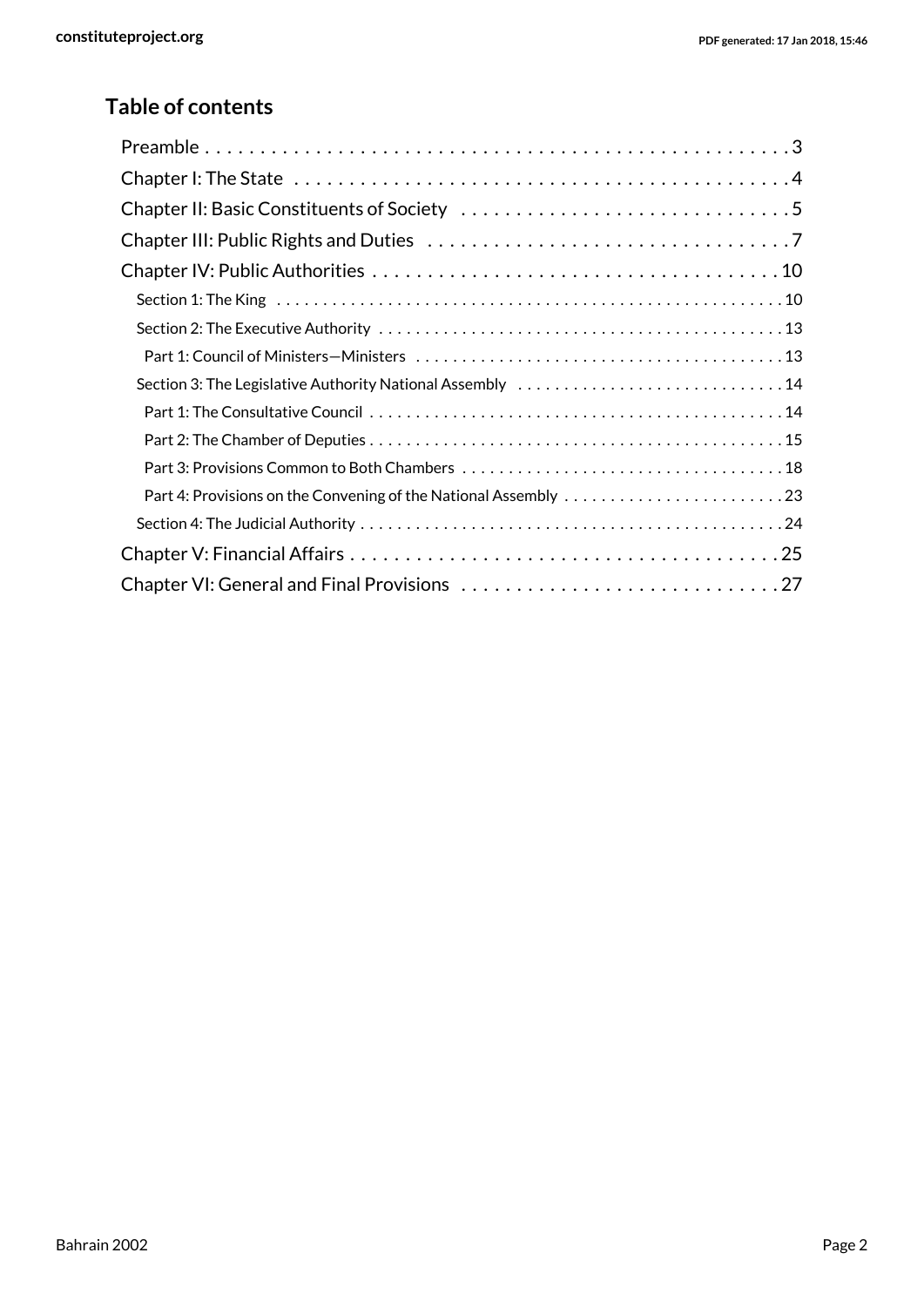# <span id="page-2-0"></span>**Preamble**

• Source of constitutional authority • God or other deities

• Regional group(s)

Source of constitutional authority • Motives for writing constitution

<span id="page-2-3"></span><span id="page-2-1"></span>• God or other deities • Regional group(s)

• Type of government envisioned

In the name of God, the Merciful, the Compassionate • God or other deities

Constitution of the Kingdom of Bahrain

Foreword to the Constitution

In the name of God on high, and with His Blessing, and with His help, we Hamad bin Isa Al Khalifa, Sovereign of the Kingdom of Bahrain, in line with our determination, certainty, faith, and awareness of our national, pan-Arab and international Responsibilities; and in acknowledgment of our obligations to God, our obligations to the homeland and the citizens, and our commitment to fundamental principles and our responsibility to Mankind.

<span id="page-2-4"></span><span id="page-2-2"></span>And in implementation of the popular will expressed in the principles enshrined in the National Action Charter; pursuant to the authority entrusted to us by our great people to amend the Constitution; out of our desire to complete the requirements of the democratic system of government for our beloved nation; striving for a better future in which the homeland and the citizen will enjoy greater welfare, progress, development, stability and prosperity through earnest and constructive cooperation between government and citizens which will remove the obstacles to progress; and out of a conviction that the future and working for the future is what all of us seek in the coming state; and in view of our belief that such an objective requires the exertion of efforts; and in order to complete the march, we have amended the existing Constitution.

This amendment has taken account of all the lofty values and the great human principles enshrined in the National Action Charter. These values and principles confirm that the people of Bahrain surge ahead in their triumphant march towards a bright future, God willing, a future in which the efforts of all parties and individuals unite, and the authorities in their new garb devote themselves to achieve the hopes and aspirations under his tolerant rule, declaring their adherence to Islam as a faith, a code of laws and a way of life, with their affiliation to the great Arab nation, and their association with the Gulf Cooperation Council now and in the future, and their striving for everything that will achieve justice, good and peace for the whole of Mankind.

The amendments to the Constitution proceed from the premise that the noble people of Bahrain believe that Islam brings salvation in this world and the next, and that Islam means neither inertness nor fanaticism but explicitly states that wisdom is the goal of the believer wherever he finds it he should take it, and that the Qur'an has been remiss in nothing.

In order to achieve this goal, it is essential that we listen and look to the whole of the human heritage in both East and West, adopting that which we consider to be beneficial and suitable and consistent with our religion, values and traditions and is appropriate to our circumstances, in the conviction that social and human systems are not inflexible tools and instruments which can be moved unchanged from place to place, but are messages conveyed to the mind, spirit and conscience of man and are influenced by his reactions and their circumstances of his society.

<span id="page-2-5"></span>Thus these constitutional amendments are representative of the advanced cultural thought of our beloved nation. They base our political system on a constitutional monarchy founded on counsel [shura], which in Islam is the highest model for governance, and on the people's participation in the exercise of power, which is the foundation of modern political thought. The Ruler, with his perspicacity, chooses certain experienced people to constitute the Consultative Council (Majlis al-Shura), and the aware, free and loyal people choose through elections those who make up the Chamber of Deputies (Majlis al-Nuwwab), and thus the two chambers together achieve the popular will represented by the National Assembly (Al-Majlis al-Watani).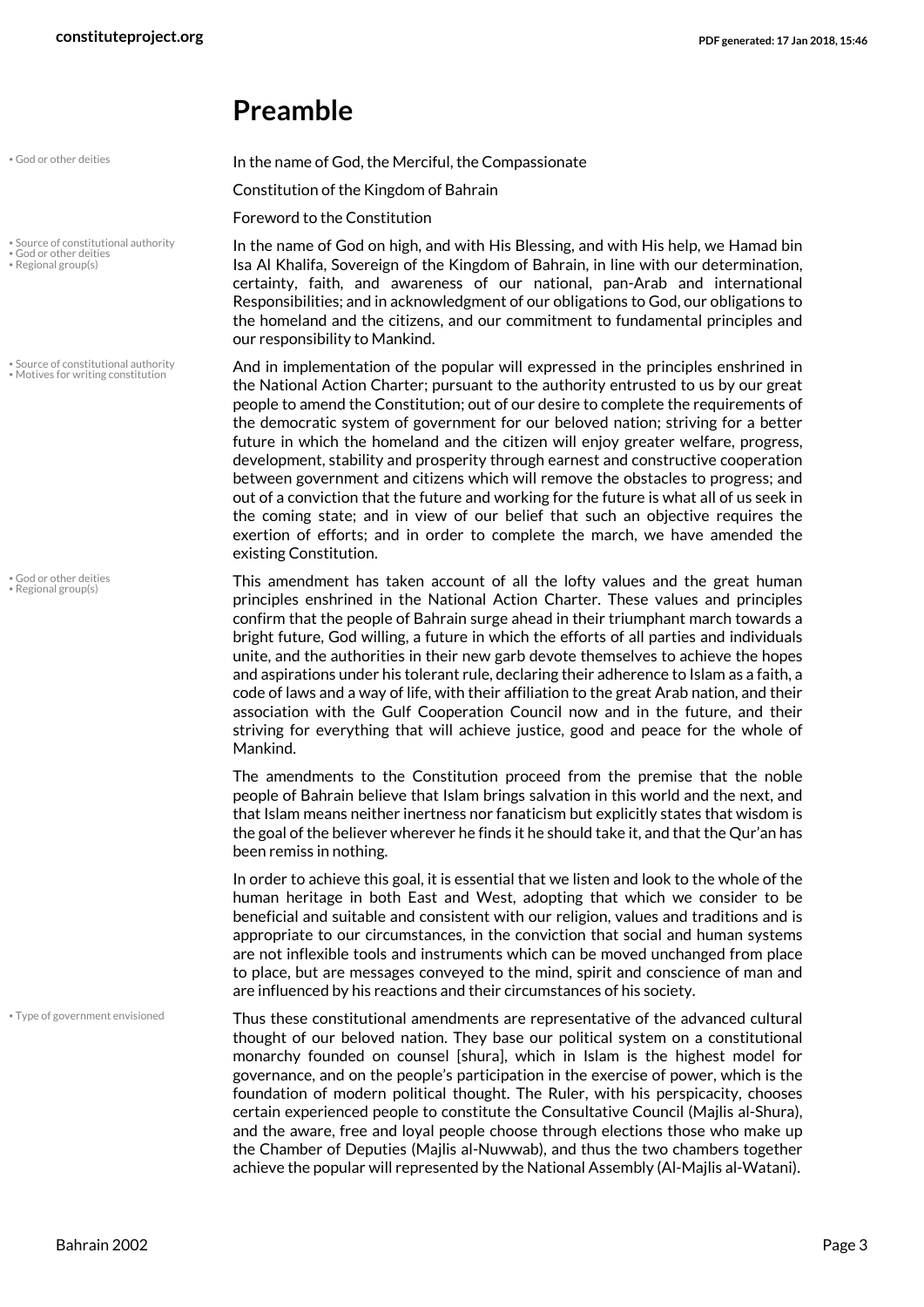• Motives for writing constitution

<span id="page-3-5"></span>These constitutional amendments undoubtedly reflect the joint will of the King and the people, and achieve for everyone the lofty ideals and the great humanitarian principles contained in the National Action Charter, and ensure that the people will advance to the high position for which their ability and preparedness qualify them, and which accords with the greatness of their history, and allows them to occupy their appropriate place among the civilized nations of the world.

This Constitution that we have promulgated contains the amendments that have carried out in accordance with the provisions of the National Action Charter and that complement all the unamended texts.

We have attached an explanation memorandum which will be used to explain its judgement.

# <span id="page-3-0"></span>**Chapter I: The State**

#### **Article 1**

<span id="page-3-11"></span>• Regional group(s)

- Political theorists/figures
- Head of state selection
- Eligibility for head of state • Head of state replacement
- Head of state term length
- Type of government envisioned

<span id="page-3-12"></span>• Restrictions on voting

• Official or national languages

<span id="page-3-13"></span><span id="page-3-9"></span>• Official religion • Status of religious law

<span id="page-3-7"></span>• National flag

<span id="page-3-6"></span>• National anthem **The State flag, emblem, logos, honors and national anthem are laid down by law.** • National flock

- **a.** The Kingdom of Bahrain is fully sovereign, independent Islamic Arab State whose population is part of the Arab nation and whose territory is part of the great Arab homeland. Its sovereignty may not be assigned or any of its territory abandoned.
- <span id="page-3-14"></span><span id="page-3-10"></span><span id="page-3-4"></span><span id="page-3-3"></span><span id="page-3-2"></span><span id="page-3-1"></span>**b.** The regime of the Kingdom of Bahrain is that of a hereditary constitutional monarchy, which has been handed down by the late Sheikh Isa bin Salman Al Khalifa to his eldest son Sheikh Hamad bin Isa Al Khalifa, the King. Then forward it will pass to his eldest son, one generation after another, unless the King in his lifetime appoints a son other than his eldest son as successor, in accordance with the provisions of the Decree on inheritance stated in the following clause.
- **c.** All provisions governing inheritance are regulated by a special Royal Decree that will have a constitutional character, and which can only be amended under the provisions of Article 120 of the Constitution.
- **d.** The system of government in the Kingdom of Bahrain is democratic, sovereignty being in the hands of the people, the source of all powers. Sovereignty shall be exercised in the manner stated in this Constitution.
- **e.** Citizens, both men and women, are entitled to participate in public affairs and may enjoy political rights, including the right to vote and to stand for elections, in accordance with this Constitution and the conditions and principles laid down by law. No citizen can be deprived of the right to vote or to nominate oneself for elections except by law.
- **f.** This Constitution may be amended only partly, and in the manner provided herein.

#### **Article 2**

<span id="page-3-8"></span>The religion of the State is Islam. The Islamic Shari'a is a principal source for legislation. The official language is Arabic.

#### **Article 3**

Bahrain 2002 Page 4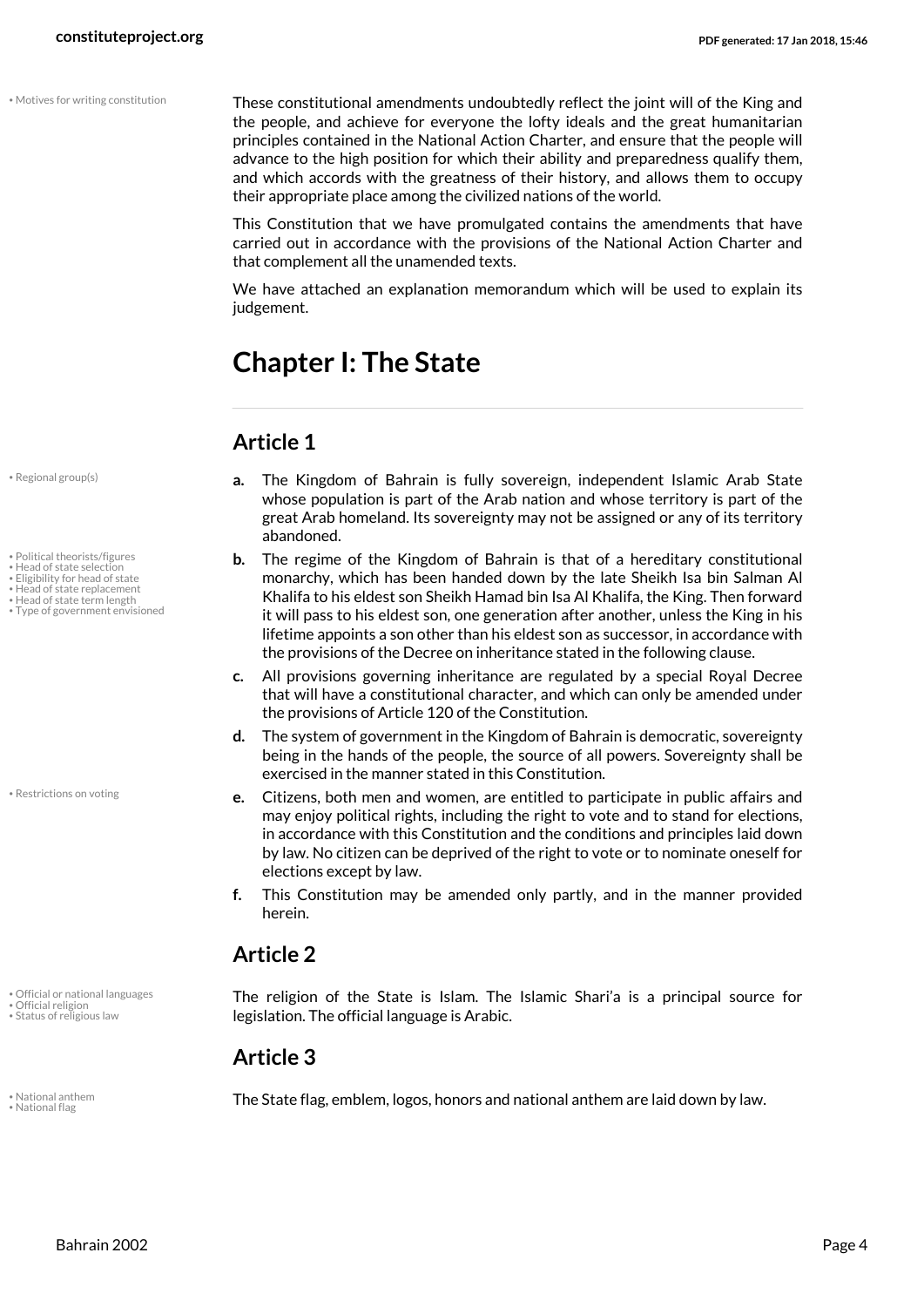# <span id="page-4-0"></span>**Chapter II: Basic Constituents of Society**

#### **Article 4**

• Reference to fraternity/solidarity

<span id="page-4-6"></span>Justice is the basis of government. Cooperation and mutual respect provide a firm bond between citizens. Freedom, equality, security, trust, knowledge, social solidarity and equality of opportunity for citizens are pillars of society guaranteed by the State.

#### **Article 5**

- **a.** The family is the basis of society, deriving its strength from religion, morality and love of the homeland. The law preserves its lawful entity, strengthens its bonds and values, under its aegis extends protection to mothers and children, tends the young and protects them from exploitation and safeguards them against moral, bodily and spiritual neglect. The State cares in particular for the physical, moral and intellectual development of the young.
- <span id="page-4-4"></span><span id="page-4-2"></span>**b.** The State guarantees reconciling the duties of women towards the family with their work in society, and their equality with men in political, social, cultural, and economic spheres without breaching the provisions of Islamic canon law (Shari'a).
- <span id="page-4-16"></span><span id="page-4-15"></span><span id="page-4-14"></span><span id="page-4-13"></span>**c.** The State guarantees the requisite social security for its citizens in old age, sickness, disability, orphanhood, widowhood or unemployment, and also provides them with social insurance and health care services. It strives to safeguard them against ignorance, fear and poverty.
- Right to transfer property **d.** Inheritance is a guaranteed right governed by the Islamic Shari'a.

#### <span id="page-4-11"></span>**Article 6**

The State safeguards the Arab and Islamic heritage. It contributes to the advancement of human civilization and strives to strengthen the bonds between the Islamic countries, and to achieve the aspirations of the Arab nation for unity and progress.

### **Article 7**

- **a.** The State sponsors the sciences, humanities and the arts, and encourages scientific research. The State also guarantees educational and cultural services to its citizens. Education is compulsory and free in the early stages as specified and provided by law. The necessary plan to combat illiteracy is laid down by law.
- **b.** The law regulates care for religious and national instruction in the various stages and forms of education, and at all stages is concerned to develop the citizen's personality and his pride in his Arabism.
- **c.** Individuals and bodies may establish private schools and universities under the supervision of the state and in accordance with the law.
- **d.** The State guarantees the inviolability of the places of learning.

#### **Article 8**

**a.** Every citizen is entitled to health care. The State cares for public health and the State ensures the means of prevention and treatment by establishing a variety of hospitals and health care institutions.

<span id="page-4-12"></span>• Rights of children

- Equality regardless of gender Provision for matrimonial equality
- 
- State support for the elderly • State support for the unemployed
- State support for the disabled
- State support for children

<span id="page-4-8"></span>• Regional group(s)

• Reference to art

- <span id="page-4-9"></span><span id="page-4-5"></span><span id="page-4-1"></span>
- Right to culture Compulsory education
- <span id="page-4-7"></span><span id="page-4-3"></span>• Free education • Reference to science

<span id="page-4-10"></span>• Right to health care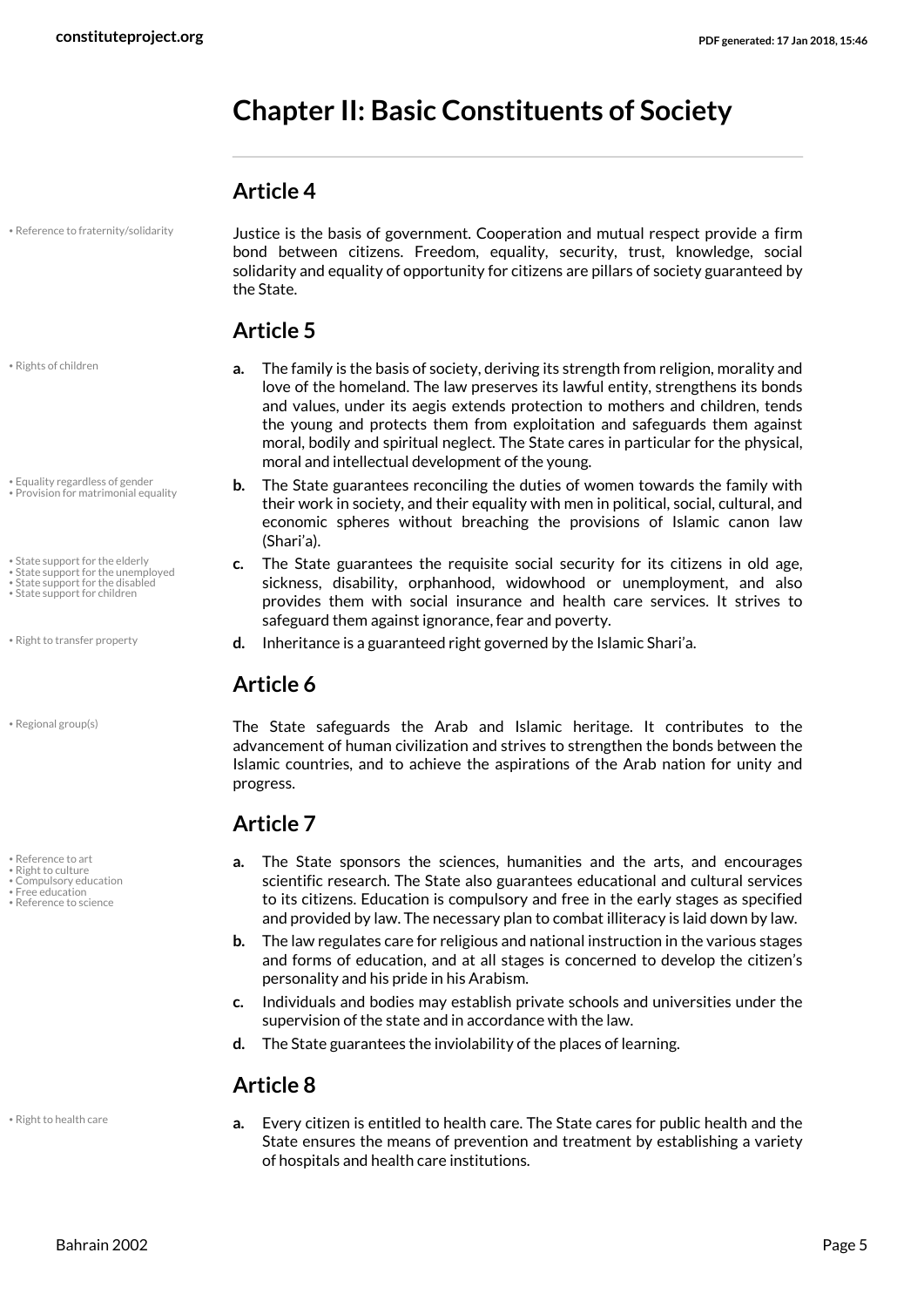**b.** Individuals and bodies may establish private hospitals, clinics or treatment centers under the supervision of the State in accordance with the law.

#### **Article 9**

- **a.** Ownership, capital and work—in accordance with the principles of Islamic justice— are basic constituents of the social entity of the State and the national wealth, and are all individual rights with a social function regulated by law.
- **b.** Public funds are inviolate, and it is the duty of every citizen to protect them.
- <span id="page-5-3"></span>**c.** Private ownership is protected. No one shall be prevented from disposing of his property within the limits of the law. No one shall be dispossessed of his property except for the public good in the cases specified and the manner stated by law and provided that he is fairly compensated.
- **d.** Public expropriation of funds is prohibited, and private expropriation shall be a penalty only by judicial ruling in the cases prescribed by law.
- **e.** The relationship between the owners of land and real estate and their tenants shall be regulated by law on economic principles while observing social justice.
- **f.** The State shall endeavor to provide housing for citizens with limited income.
- **g.** The State shall make the necessary arrangements to ensure the exploitation of land suitable for productive farming, and shall strive to raise the standards of farmers. The law lays down how small farmers are to be helped and how they can own their land.
- <span id="page-5-4"></span>**h.** The State shall take the necessary measures for the protection of the environment and the conversation of wildlife.

#### **Article 10**

- **a.** The national economy is based on social justice, and it is strengthened by fair cooperation between public and private business. Its objective, within the limits of the law, is economic development according to a well-ordered plan and achievement of prosperity for the citizens, all within the bounds of the law.
- **b.** The State endeavors to achieve the economic union of the Gulf Cooperation Council states and the states of the Arab League, and everything that leads to rapproachment, cooperation, coordination and mutual assistance among them.

#### **Article 11**

<span id="page-5-2"></span>All natural wealth and resources are State property. The State shall safeguard them and exploit them properly, while observing the requirements of the security of the State and of the national economy.

#### **Article 12**

The State guarantees the common liability of society in bearing the burdens arising from public disasters and ordeals, and for compensating those affected by war damage or as a result of performing their military duties.

### **Article 13**

- <span id="page-5-6"></span>**a.** Work is the duty of every citizen, is required by personal dignity and is dictated by the public good. Every citizen has the right to work and to choose the type of work within the bounds of public order and decency.
- <span id="page-5-8"></span>**b.** The State guarantees the provision of job opportunities for its citizens and the fairness of work conditions.

<span id="page-5-7"></span>• Protection from expropriation • Right to own property

• Protection of environment

<span id="page-5-1"></span>• Economic plans

<span id="page-5-5"></span>• Regional group(s)

• Ownership of natural resources

• Right to choose occupation **Right to work** 

<span id="page-5-0"></span>• Duty to work

<span id="page-5-9"></span>• Right to work • Right to safe work environment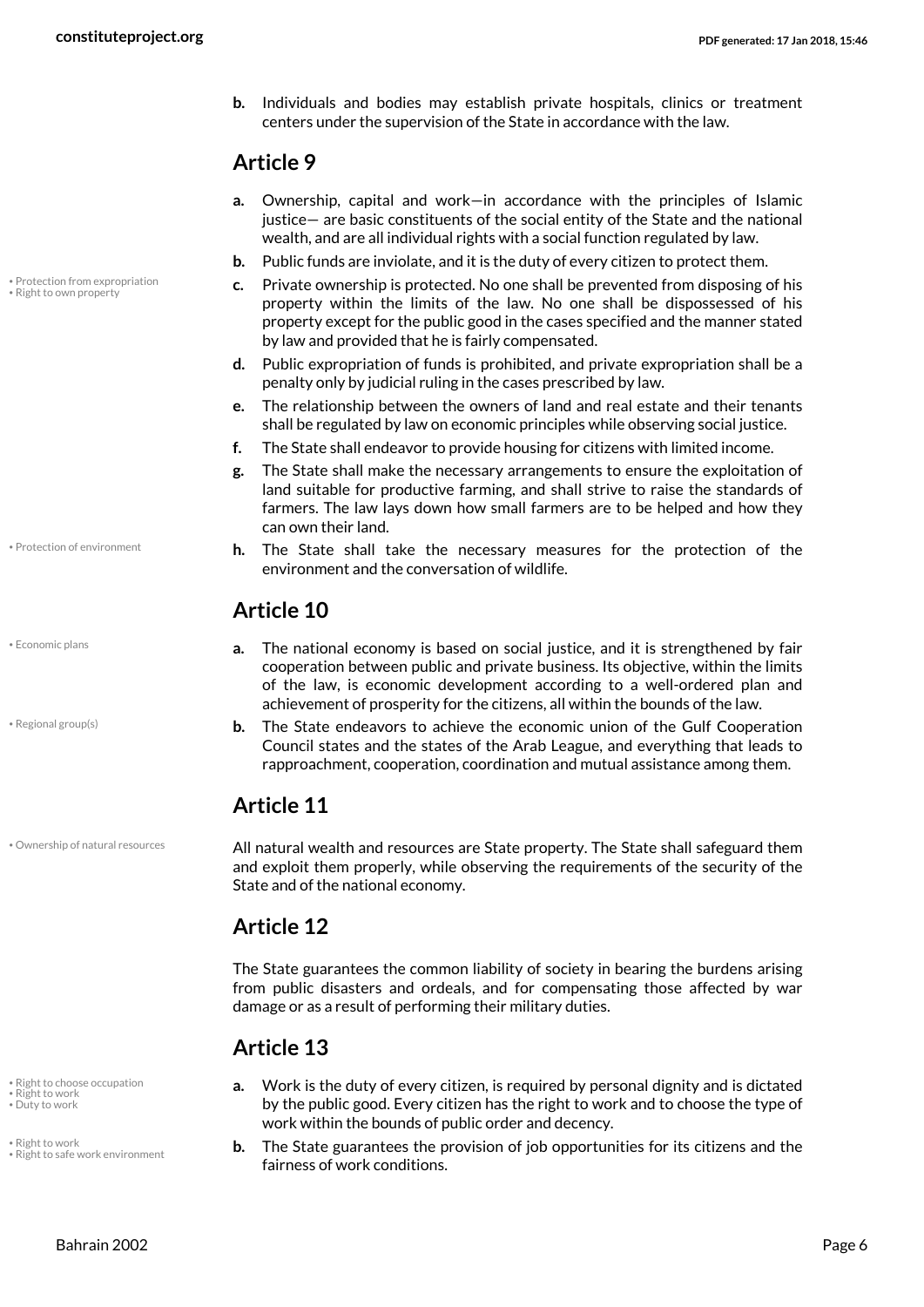• Right to equal pay for work

- <span id="page-6-12"></span>**c.** Compulsory work cannot be imposed on any person except in the cases specified by law for national exigency and for a fair consideration, or pursuant to a judicial ruling.
- <span id="page-6-17"></span>**d.** The law regulates the relationship between employees and employers on economic basis while observing social justice.

#### **Article 14**

The State encourages cooperation and saving, and supervises the regulation of credit.

#### **Article 15**

<span id="page-6-2"></span>• Duty to pay taxes

- Right to reasonable standard of living
- Restrictions on rights of groups

• Requirements for birthright citizenship • Conditions for revoking citizenship

- Human dignity
- <span id="page-6-11"></span>General guarantee of equality
- Equality regardless of gender • Equality regardless of creed or belief
- 
- Equality regardless of origin Equality regardless of language
- Equality regardless of religion
- Regulation of evidence collection
- Freedom of movemen • Protection from unjustified restraint
- **a.** Taxes and public costs are based on social justice, and their payment is a duty under the law.
- <span id="page-6-18"></span>**b.** The law regulates exemption of low incomes from taxes in order to ensure that a minimum standard of living is safeguarded.

#### **Article 16**

- <span id="page-6-16"></span>**a.** Public jobs are a national service entrusted to their incumbents, and State employees shall have the public interest in mind when performing their jobs. Foreigners shall not be entrusted with public posts except in those cases specified by law.
- **b.** Citizens are equal in the assumption of public posts in accordance with the conditions specified by law.

# <span id="page-6-0"></span>**Chapter III: Public Rights and Duties**

### **Article 17**

- <span id="page-6-15"></span><span id="page-6-1"></span>**a.** Bahraini nationality shall be determined by law. A person inherently enjoying his Bahraini nationality cannot be stripped of his nationality except in case of treason, and such other cases as prescribed by law.
- **b.** It is prohibited to banish a citizen from Bahrain or prevent him from returning to it.

#### <span id="page-6-9"></span>• Freedom of religion **Article 18**

<span id="page-6-10"></span><span id="page-6-4"></span><span id="page-6-3"></span>People are equal in human dignity, and citizens are equal before the law in public rights and duties. There shall be no discrimination among them on the basis of sex, origin, language, religion or creed.

#### <span id="page-6-7"></span><span id="page-6-6"></span><span id="page-6-5"></span>**Article 19**

- **a.** Personal freedom is guaranteed under the law.
- <span id="page-6-14"></span><span id="page-6-13"></span><span id="page-6-8"></span>**b.** A person cannot be arrested, detained, imprisoned or searched, or his place of residence specified or his freedom of residence or movement restricted, except under the provisions of the law and under judicial supervision.
- **c.** A person cannot be detained or imprisoned in locations other than those designated in the prison regulations covered by health and social care and subject to control by the judicial authority.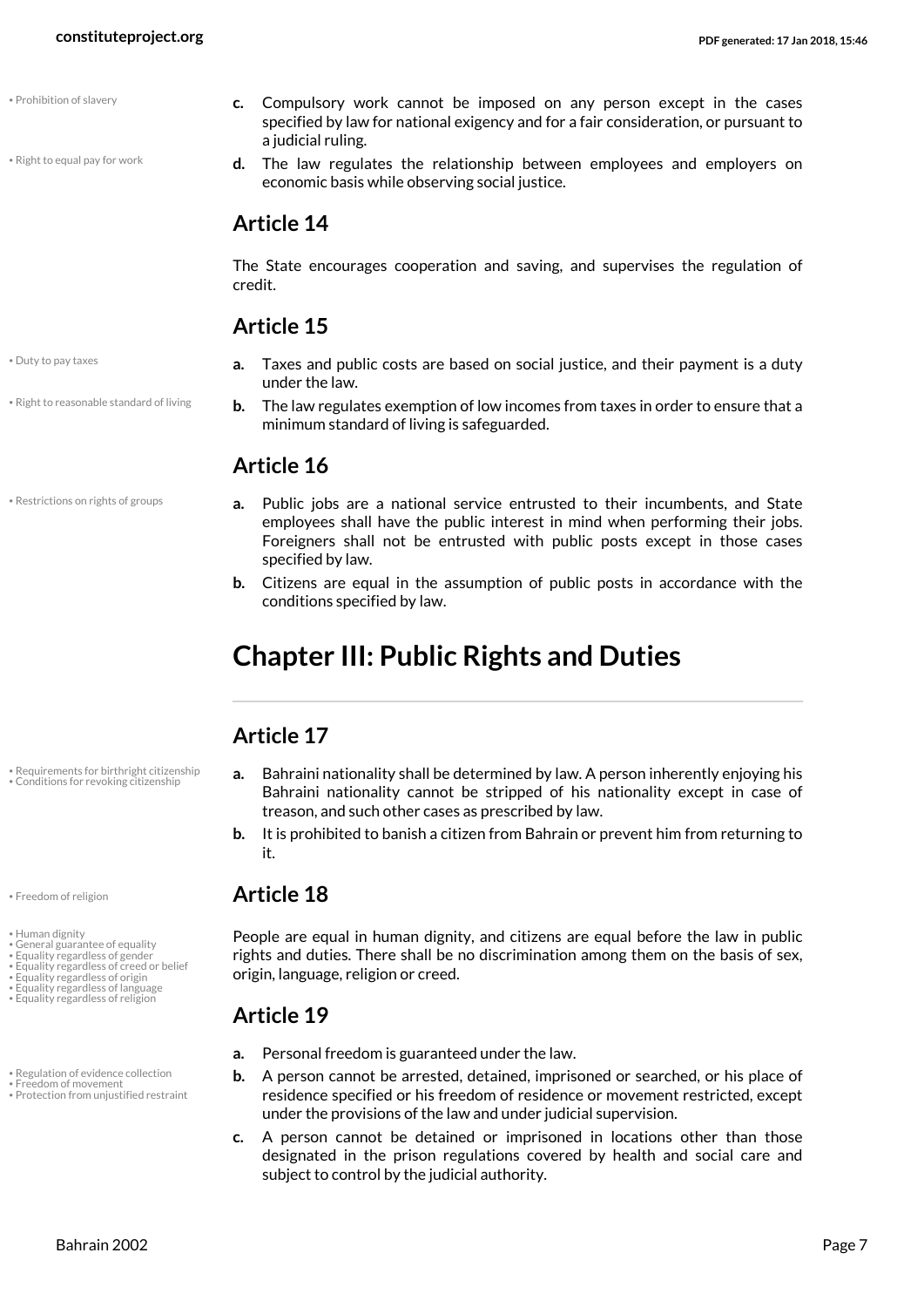- Prohibition of cruel treatment • Regulation of evidence collection
- Prohibition of torture
- <span id="page-7-9"></span>
- Protection from ex post facto laws • Principle of no punishment without law
- Guarantee of due process • Presumption of innocence in trials

<span id="page-7-14"></span>• Right to counsel

- Extradition procedure
- <span id="page-7-4"></span>• Freedom of religion • Freedom of opinion/thought/conscience
- Freedom of expression • Freedom of opinion/thought/conscience
- <span id="page-7-12"></span>• Reference to science

<span id="page-7-3"></span>• Freedom of press

<span id="page-7-15"></span>• Regulation of evidence collection • Right to privacy

<span id="page-7-8"></span>**d.** No person shall be subjected to physical or mental torture, or inducement, or undignified treatment, and the penalty for so doing shall be specified by law. Any statement or confession proved to have been made under torture, inducement, or such treatment, or the threat thereof, shall be null and void.

#### **Article 20**

- <span id="page-7-10"></span><span id="page-7-7"></span>**a.** There shall be no crime and no punishment except under a law, and punishment only for acts committed subsequent to the effective date of the law providing for the same.
- **b.** Punishment is personal.
- <span id="page-7-6"></span><span id="page-7-5"></span>**c.** An accused person is innocent until proved guilty in a legal trial in which he is assured of the necessary guarantees to exercise the right of defence at all stages of the investigation and trial in accordance with the law.
- **d.** It is forbidden to harm an accused person physically or mentally.
- **e.** Every person accused of an offense must have lawyer to defend him with his consent.
- **f.** The right to litigate is guaranteed under the law.

#### **Article 21**

<span id="page-7-0"></span>• Protection of stateless persons **The extradition of political refugees is prohibited.** 

#### <span id="page-7-11"></span>**Article 22**

Freedom of conscience is absolute. The State guarantees the inviolability of worship, and the freedom to perform religious rites and hold religious parades and meetings in accordance with the customs observed in the country.

### **Article 23**

<span id="page-7-2"></span><span id="page-7-1"></span>Freedom of opinion and scientific research is guaranteed. Everyone has the right to express his opinion and publish it by word of mouth, in writing or otherwise under the rules and conditions laid down by law, provided that the fundamental beliefs of Islamic doctrine are not infringed, the unity of the people is not prejudiced, and discord or sectarianism is not aroused.

#### **Article 24**

With due regard for the provisions of the preceding Article, the freedom of the press, printing and publishing is guaranteed under the rules and conditions laid down by law.

#### **Article 25**

<span id="page-7-13"></span>Dwellings are inviolate. They cannot be entered or searched without the permission of their occupants exception in cases of maximum necessity as laid down and in the manner provided by law.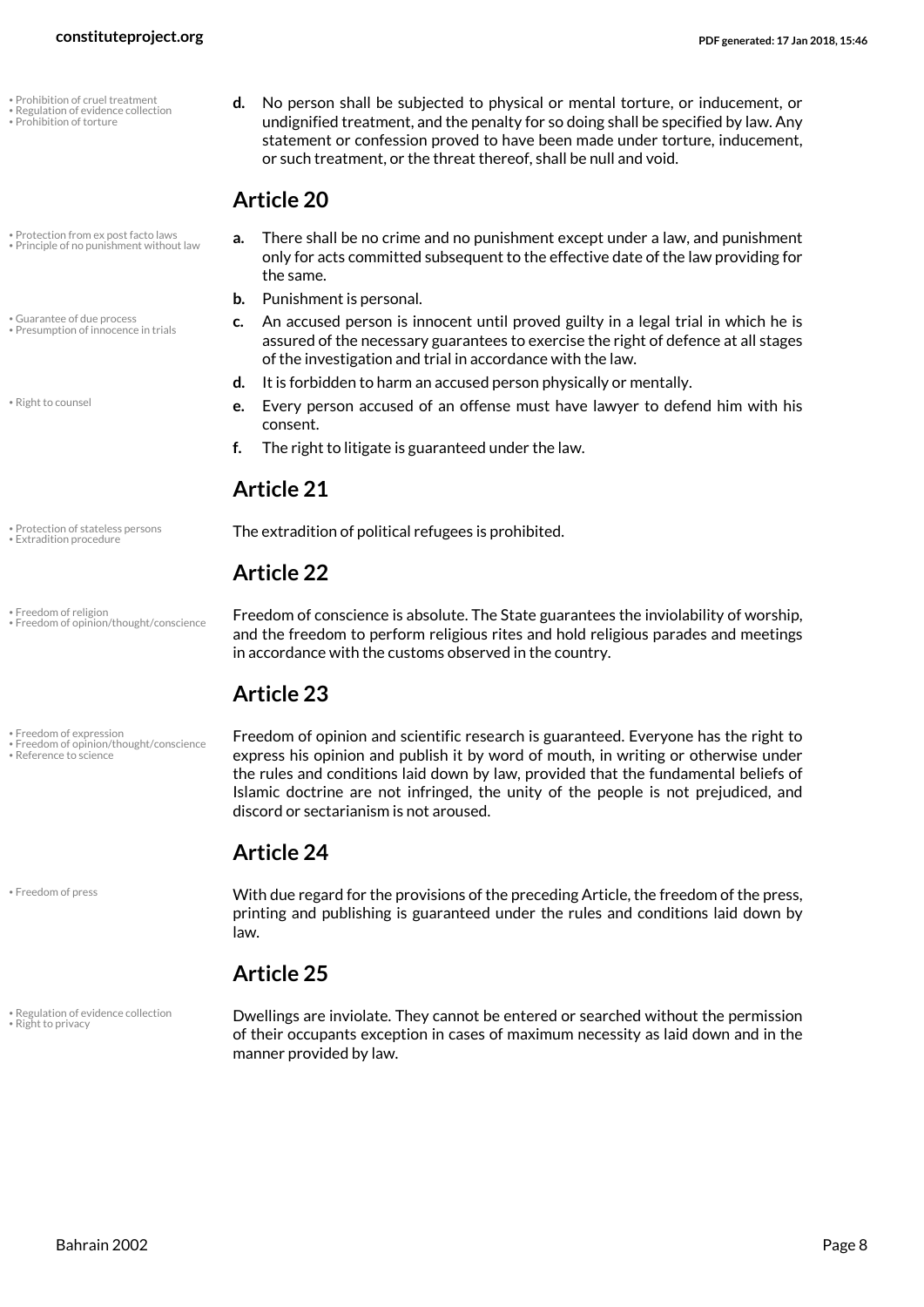<span id="page-8-5"></span><span id="page-8-4"></span>• Right to privacy • Telecommunications The freedom of postal, telegraphic, telephonic and electronic communication is safeguarded and its confidentiality is guaranteed. Communications shall not be censored or their confidentiality breached except in exigencies specified by law and in accordance with procedures and under guarantees prescribed by law.

#### **Article 27**

• Freedom of association • Right to join trade unions

<span id="page-8-0"></span>

<span id="page-8-2"></span>• Right of petition

<span id="page-8-3"></span><span id="page-8-1"></span>The freedom to form associations and unions on national principles, for lawful objectives and by peaceful means is guaranteed under the rules and conditions laid down by law, provided that the fundamentals of the religion and public order are not infringed. No one can be forced to join any association or union or to continue as a member.

#### • Freedom of assembly **Article 28**

- **a.** Individuals are entitled to assemble privately without a need for permission or prior notice, and no member of the security forces may attend their private meetings.
- **b.** Public meetings, parades and assemblies are permitted under the rules and conditions laid down by law, but the purposes and means of the meeting must be peaceful and must not be prejudicial to public decency.

### **Article 29**

Any individual may address the public authorities in writing over his signature. Group approaches to the authorities may only be made by statutory bodies and corporate persons.

### **Article 30**

- **a.** Peace is the objective of the State. The safety of the nation is part of the safety of the Arab homeland as a whole, and its defense is a sacred duty of every citizen. Performance of military service is an honor for citizens and is regulated by law.
- **b.** Only the State may establish the Defense Force, National Guard, and Public Security services. Non-citizens are assigned such tasks only in case of maximum necessity and in the manner prescribed by law.
- **c.** General or partial mobilization shall be regulated by law.

### **Article 31**

The public rights and freedoms stated in this Constitution may only be regulated or limited by or in accordance with the law, and such regulation or limitation may not prejudice the essence of the right or freedom.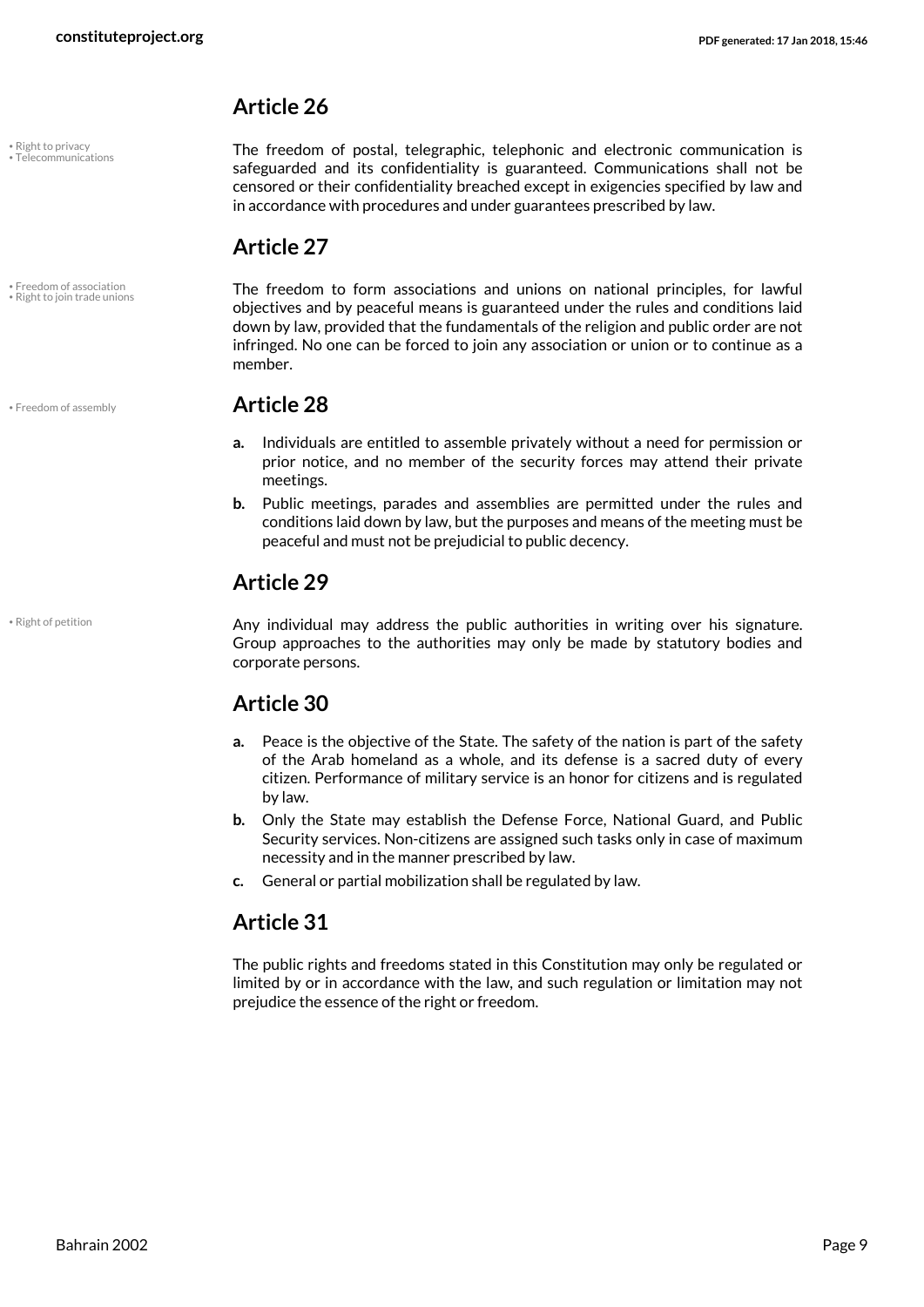# <span id="page-9-0"></span>**Chapter IV: Public Authorities**

#### **General Provisions**

#### **Article 32**

- **a.** The system of government rests on a separation of the legislative, executive and judicial authorities while maintaining cooperation between them in accordance with the provisions of this Constitution. None of the three authorities may assign all or part of its powers stated in this Constitution. However, limited legislative delegation for a particular period and specific subject(s) is permissible, whereupon the powers shall be exercised in accordance with the provisions of the Delegation Law.
- **b.** Legislative authority is vested in the King and the National Assembly in accordance with the Constitution. Executive authority is vested in the King together with the Council of Ministers and Ministers, and judicial rulings are issued in his name, the whole being in accordance with the provisions of the Constitution.

#### <span id="page-9-1"></span>**Section 1: The King**

#### • Head of state powers **Article 33**

- <span id="page-9-11"></span><span id="page-9-9"></span>**a.** The King is Head of State, and its nominal representative, and his person is inviolate. He is the loyal protector of the religion and the homeland, and the symbol of national unity.
- **b.** The King safeguards the legitimacy of the government and the supremacy of the Constitution and the law, and cares for the rights and freedoms of individuals and organizations.
- **c.** The King exercises his powers directly and through his Ministers. Ministers are jointly answerable to him for general government policy, and each Minister is answerable for the business of his Ministry.
- <span id="page-9-8"></span><span id="page-9-7"></span>**d.** The King appoints and dismisses the Prime Minister by Royal Order, and appoints and dismisses Ministers by Royal Decree as proposed by the Prime Minister.
- **e.** The Cabinet Shall be re-formed as aforesaid in this article at the state of each legislative season of the National Assembly.
- <span id="page-9-14"></span><span id="page-9-13"></span>**f.** The King appoints and dismisses members of the Consultative Council by Royal Order.
- <span id="page-9-5"></span>**g.** The King is the Supreme Commander of the Defence Force. He commands it and charges it with national tasks within the homeland and outside it. The Defence Force is directly linked to the King, and maintains the necessary secrecy in its affairs.
- <span id="page-9-15"></span><span id="page-9-6"></span><span id="page-9-4"></span>**h.** The King chairs the Higher Judicial Council. The King appoints judges by Royal Orders, as proposed by the Higher Judicial Council.
- <span id="page-9-12"></span>**i.** The King awards honors and decorations in accordance with the law.
- **j.** The King establishes, grants and withdraws civilian and military ranks and other honorary titles by Royal Order, and can delegate others to carry out these functions on his behalf.
- **k.** The currency is issued in the name of the King in accordance with the law.

<span id="page-9-10"></span>

• Name/structure of executive(s) • Head of state immunity

<span id="page-9-2"></span>• Cabinet removal

<span id="page-9-3"></span>• Cabinet selection

• Head of government removal • Head of government selection

• Removal of individual legislators • Second chamber selection

• Designation of commander in chief

- Constitutional court selection
- Supreme court selection • Establishment of judicial council
- Ordinary court selection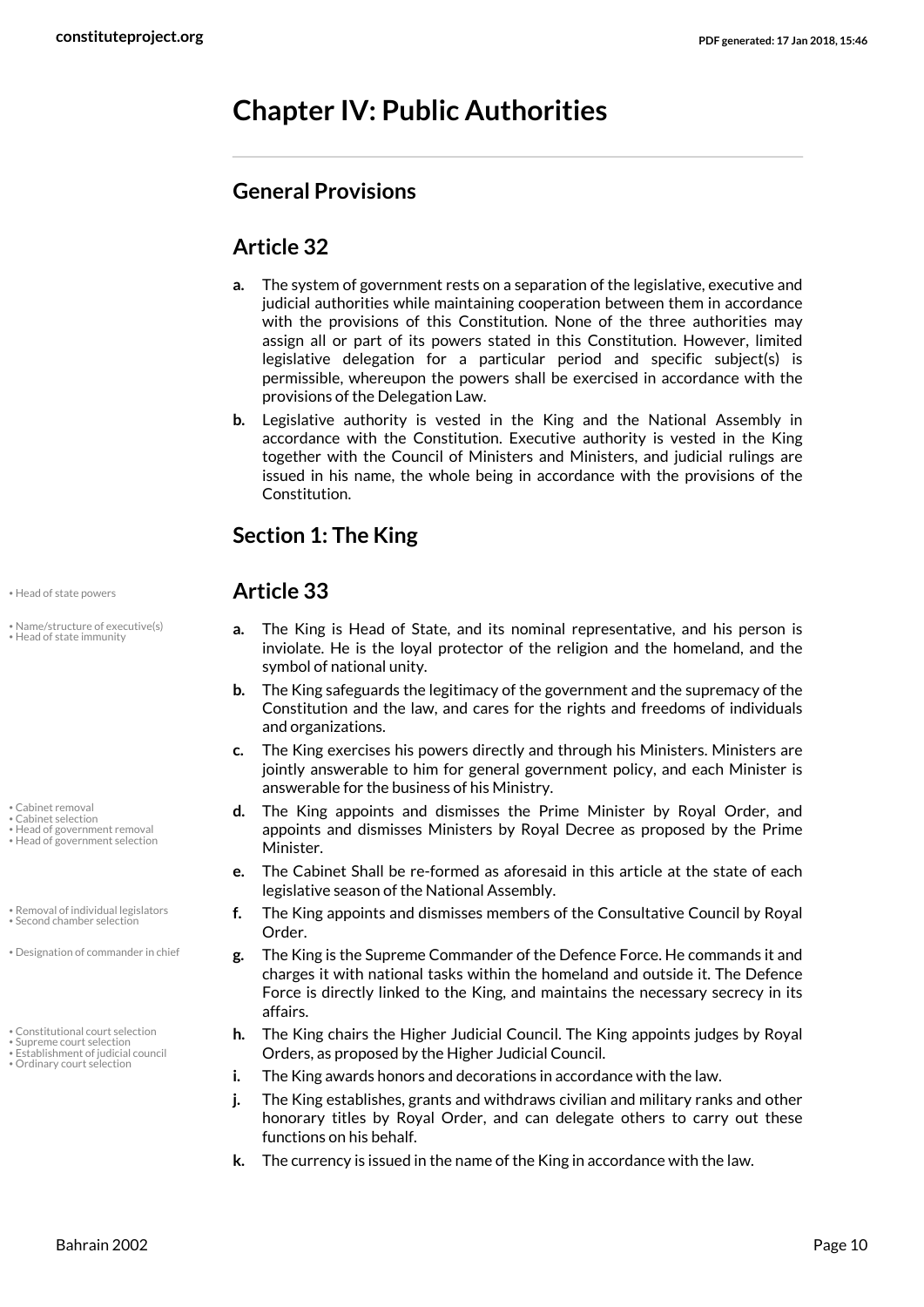<span id="page-10-3"></span>• God or other deities

- Joint meetings of legislative chambers Oaths to abide by constitution
- 

**l.** On ascending the throne, the King takes the following oath at a special meeting of the National Assembly:

"I swear by Almighty God that I shall respect the Constitution and the laws of the State, that I shall defend the freedoms, interests and assets of the people, and that I shall safeguard the independence of the nation and the integrity of its territories."

**m.** The Royal Court is attached to the King. A Royal Order shall be issued to regulate it. Its budget and the rules for the budget's control are set by a special Royal Decree.

#### **Article 34**

- **a.** In the event of his absence abroad and the inability of the Crown Prince to act for him, the King shall appoint a Deputy by Royal Order to exercise his powers during his period of absence. This Order may include a special regulation for the exercise of these powers on his behalf or may limit their scope.
- **b.** The conditions and provisions of Clause (b) of Article 48 of this Constitution shall apply to the King's Deputy. If he is a Minister or a member of the Consultative Council or the Chamber of Deputies, he shall not participate in ministerial or parliamentary business during the period he deputizes for the King.
- <span id="page-10-6"></span>**c.** Before exercising his powers, the King's Deputy shall take the oath prescribed in the preceding Article, including the phrase: "and I shall be loyal to the King." The oath shall be taken in the National Assembly, and if not it shall be taken before the King.

The Crown Prince shall take this oath once, even if he deputizes for the King a number of times.

- <span id="page-10-4"></span><span id="page-10-1"></span><span id="page-10-0"></span>**a.** The King may amend the Constitution, propose laws, and is the authority for their ratification and promulgation.
- **b.** A law shall be deemed ratified and the King shall promulgate it if six months have elapsed from the date on which it was submitted to him by the Consultative Council and Chamber of Deputies without it being returned to these Chambers for reconsideration.
- **c.** With due regard for the provisions pertaining to amendment of the Constitution, if within the interval prescribed in the preceding clause the King returns to the Consultative Council and the Chamber of Deputies for reconsideration the draft of any law by way of Decree in justification, he shall state whether it should be reconsidered in that same session or the next.
- <span id="page-10-8"></span>**d.** If the Consultative Council and the Chamber of Deputies, or the National Assembly, re-approve the draft by a majority of two-thirds of their members, the King shall ratify it, and shall promulgate it within one month of its approval for the second time.

- <span id="page-10-7"></span><span id="page-10-5"></span>**a.** Aggressive war is forbidden. A defensive war is declared by a Decree which shall be presented to the National Assembly immediately upon its declaration, for a decision on the conduct of the war.
- **b.** A state of national safety or martial law shall be proclaimed only by Decree. In all cases, martial law cannot be proclaimed for a period exceeding three months. This period may not be renewed except with the consent of the majority of the members of the National Assembly present.

• Joint meetings of legislative chambers • Oaths to abide by constitution

• Approval of general legislation **Article 35**

• Constitution amendment procedure • Initiation of general legislation

• Veto override procedure

• Joint meetings of legislative chambers **Article 36**

• Power to declare/approve war

<span id="page-10-2"></span>• Emergency provisions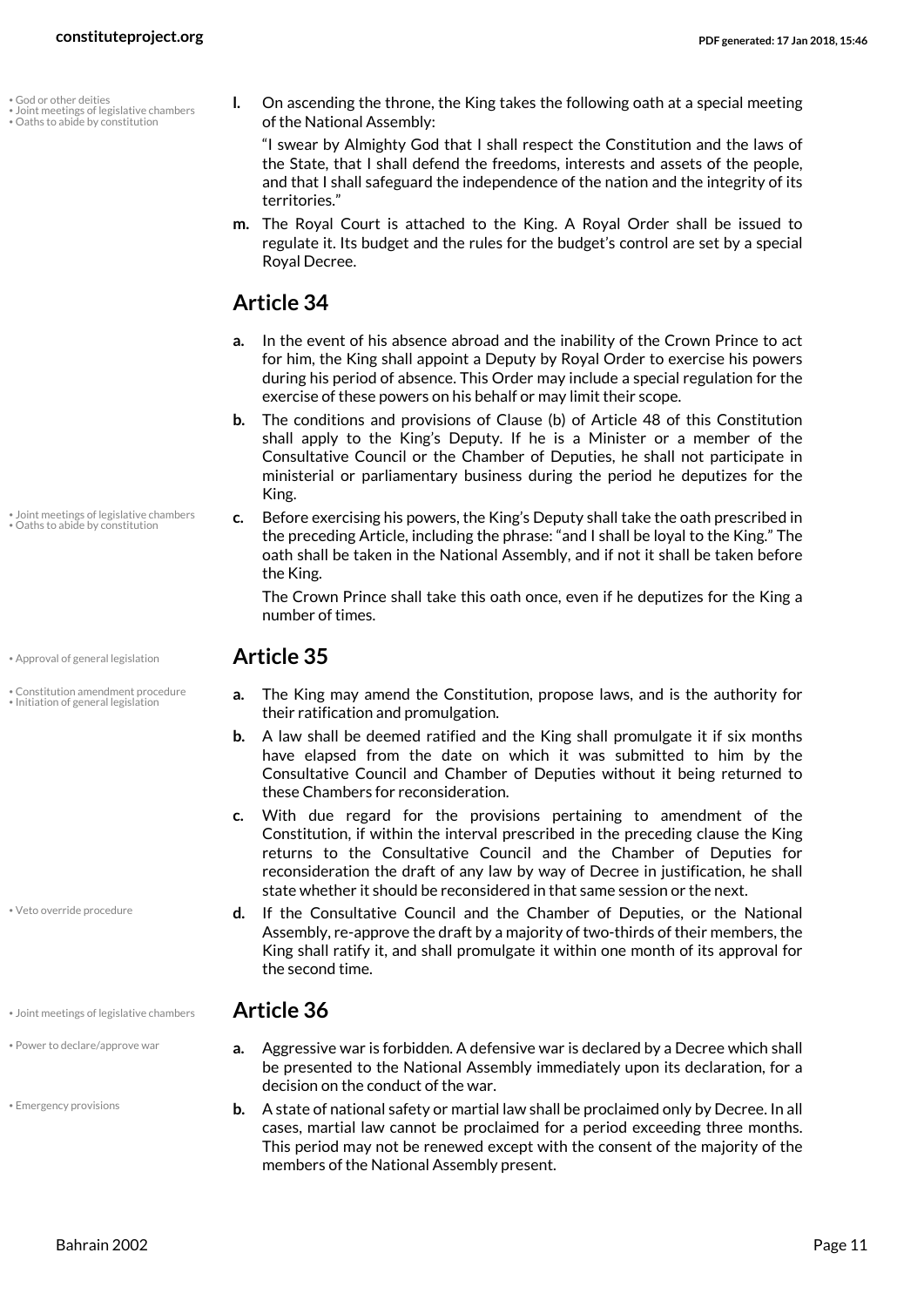- 
- 
- <span id="page-11-8"></span>• Legal status of treaties
- Foreign affairs representative

# <span id="page-11-3"></span>• International law **Article 37** • Treaty ratification

<span id="page-11-5"></span>The King shall conclude treaties by Decree, and shall communicate them to the Consultative Council and the Chamber of Deputies forthwith accompanied by the appropriate statement. A treaty shall have the force of law once it has been concluded and ratified and published in the Official Gazette.

However, peace treaties and treaties of alliance, treaties relating to State territory, natural resources, rights of sovereignty, the public and private rights of citizens, treaties pertaining to commerce, shipping and residence, and treaties which involve the State Exchequer in non-budget expenditure or which entail amendment of the laws of Bahrain, must be promulgated by law to be valid.

Under no circumstances may a treaty include secret clauses which conflict with those openly declared.

#### • Head of state decree power **Article 38**

If between the convening of both the Consultative Council and the Chamber of Deputies sessions, or during the period in which the National Assembly is in recess, any event should occur that requires expediting the adoption of measures that brook no delay, the King may issue relevant Decrees that have the force of law, provided they do not contravene the Constitution.

Such Decrees must be referred to both the Consultative Council and the Chamber of Deputies within one month from their promulgation if the two chambers are in session, or within a month of the first meeting of each of the two new chambers in the event of dissolution or if the legislative term had ended. If the Decrees are not so referred, their legal force shall abate retrospectively without a need to issue a relevant ruling. If they are referred to the two chambers but are not confirmed by them their legal force shall also abate retrospectively.

#### • Head of state decree power **Article 39**

- <span id="page-11-1"></span>**a.** The King shall lay down the regulations for implementation of the laws, by Decrees which shall not include amendment or suspension of those laws or exception from their implementation. The law may prescribe a lower instrument than a Decree for promulgation of the regulations necessary for their implementation.
- **b.** The King shall lay down the control regulations and the regulations necessary for the organization of public directorates and departments, by Decrees in a manner which does not conflict with the laws.

#### **Article 40**

<span id="page-11-2"></span>• Foreign affairs representative • Head of state powers

- International organizations
- Selection of active-duty commanders

<span id="page-11-7"></span><span id="page-11-4"></span><span id="page-11-0"></span>The King shall appoint and dismiss civil servants, military personnel, and political representatives in foreign States and with international organizations, within the bounds and on the conditions prescribed by law, and shall accredit the representatives of foreign States and organizations.

#### **Article 41**

<span id="page-11-6"></span>• Power to pardon

The King may abate or commute a sentence by Decree. A total amnesty may be granted only by law, and shall apply to offenses committed before the amnesty was proposed.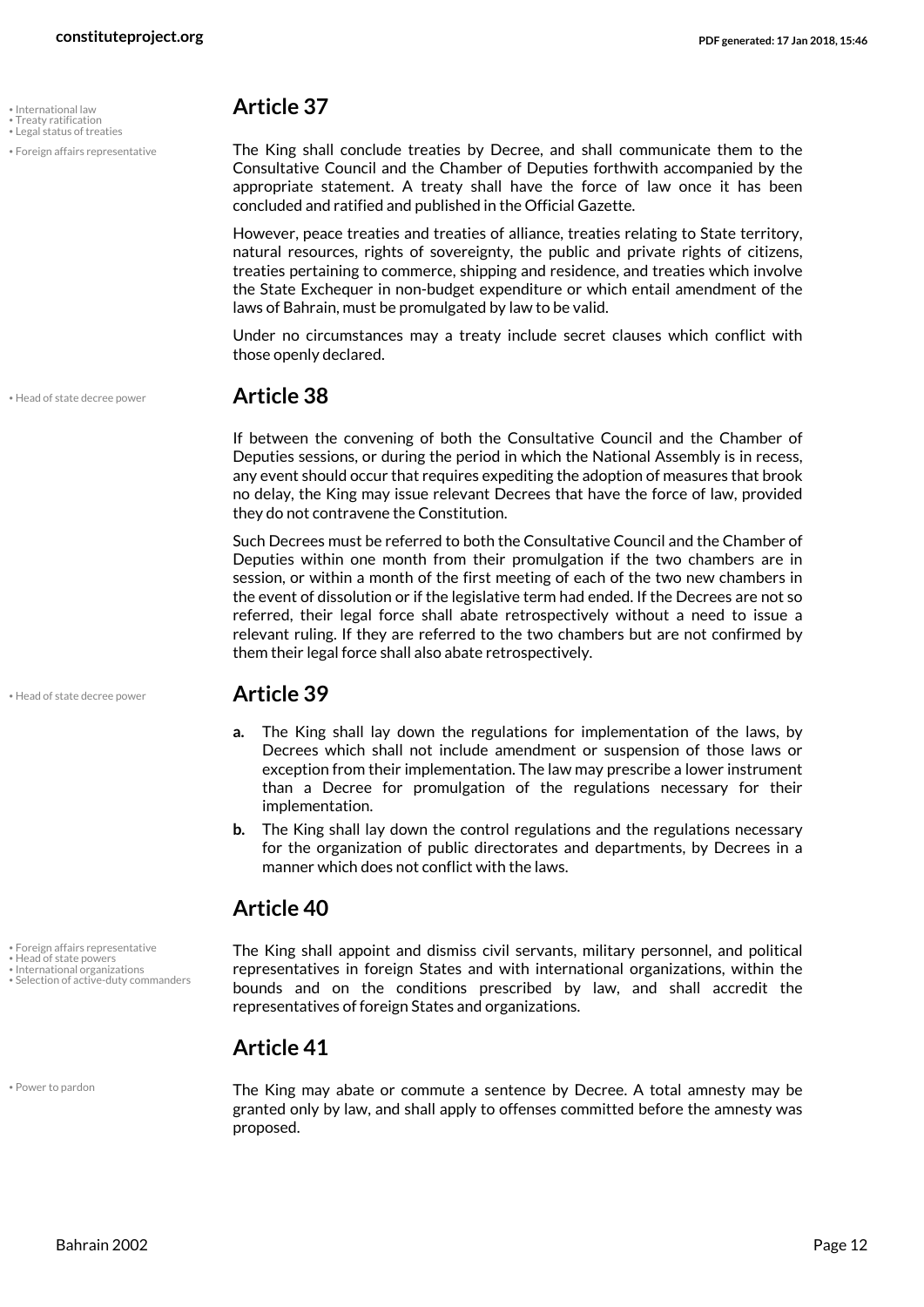- **a.** The King shall issue the Orders for elections to the Chamber of Deputies in accordance with the provisions of the law.
- **b.** The King shall invite the National Assembly to convene by Royal Order, and shall open its proceedings and bring them a close in accordance with the provisions of the Constitution.
- <span id="page-12-3"></span>**c.** The King is entitled to dissolve the Chamber of Deputies by a Decree that states the reasons for the dissolution. The Chamber cannot be dissolved for the same reasons once again.

#### **Article 43**

The King may conduct a popular referendum on important laws and issues connected with the interests of the State. The issue on which the referendum has been held is considered to have been agreed upon if approved by a majority of those who cast their votes. The result of the referendum shall be binding on all and effective from the date it is declared, and it shall be published in the Official Gazette.

#### <span id="page-12-1"></span><span id="page-12-0"></span>**Section 2: The Executive Authority**

• Establishment of cabinet/ministers **Part 1: Council of Ministers—Ministers**

# <span id="page-12-6"></span>**Article 44**

• Name/structure of executive(s)

• Dismissal of the legislature

<span id="page-12-12"></span>• Referenda

• Eligibility for cabinet

• Minimum age of head of government • Eligibility for head of government

<span id="page-12-4"></span>

• Oaths to abide by constitution

<span id="page-12-11"></span>• Powers of cabinet

• Head of government powers

<span id="page-12-2"></span>• Cabinet removal

<span id="page-12-9"></span>The Council of Ministers shall consist of the Prime Minister and a number of Ministers.

#### **Article 45**

- <span id="page-12-8"></span><span id="page-12-5"></span>**a.** The incumbent of a Ministry must be a Bahraini, aged not less than 30 years by the Gregorian Calendar and must enjoy full political and civil rights. Unless otherwise provided, the provisions pertaining to Ministers apply also to the Prime Minister.
- **b.** The salaries of the Prime Minister and Ministers shall be laid down by law.

#### **Article 46**

<span id="page-12-10"></span>Before exercising their powers, the Prime Minister and Ministers shall take the oath prescribed in Article 78 of this Constitution before the King.

#### **Article 47**

- **a.** The Council of Ministers shall oversee State interests, lay down and follow through the implementation of general government policy, and supervise the course of business in the Government apparatus.
- **b.** The King shall chair those meetings of the Council of Ministers which he attends.
- <span id="page-12-7"></span>**c.** The Prime Minister shall supervise performance of the tasks of the Council of Ministers and the course of its business, implement its decisions and coordinate between the various Ministries and integrate their business.
- **d.** Relinquishment by the Prime Minister of his position for any reason shall entail removal of all Ministers from their posts.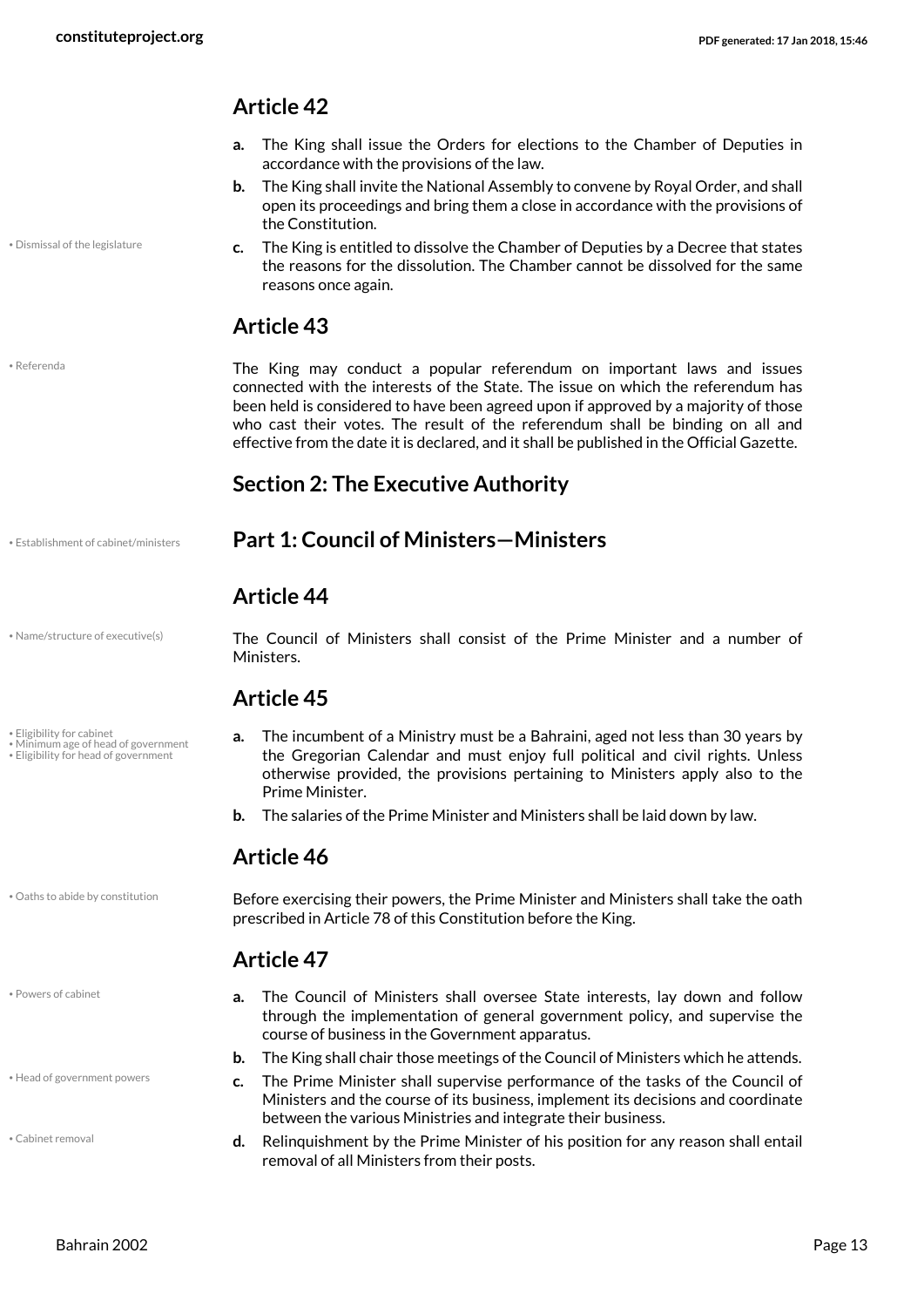**e.** The deliberations of the Council of Ministers shall be confidential. Its decisions shall be adopted when a majority of its members attend and there is a majority of those attending in favor. In the event of a tied vote, the side on which the Prime Minister's vote is cast shall prevail. The minority shall abide by the opinion of the majority unless they resign. Council decisions shall be submitted to the King for approval in cases where issue of a relevant Decree is required.

#### **Article 48**

• Powers of cabinet

<span id="page-13-4"></span><span id="page-13-2"></span>legislature

- Eligibility for cabinet • Head of government's role in the
- **a.** Each minister shall supervise the affairs of his Ministry and implement the general government policy in that Ministry. He shall also decide the orientation of the Ministry and supervise the putting of it into practice.
- **b.** While in charge of his Ministry, a Minister may not assume any other public office, nor may he even indirectly practice a profession or conduct industrial, commercial or financial business, nor may he participate in contracts concluded by the Government or public institutions, or combine his ministerial position with the membership of the board of directors of any company except as a non-remunerated Government representative. Also during this period the Minister may not purchase or rent a State asset even by way of public auction, nor may he lease, sell, or barter any of his assets to the State.

#### **Article 49**

• Head of government replacement

<span id="page-13-3"></span>If the Prime Minister or the Minister relinquishes his position for any reason, he shall continue to discharge urgent business of his function until a successor is appointed.

### **Article 50**

- **a.** The law shall regulate public institutions and municipal departmental bodies so as to ensure their independence under State direction and supervision. The law shall ensure the municipal departmental bodies an administer and oversee the services that have a local character and are within their area.
- **b.** The State shall direct public welfare institutions for the public good in a manner consistent with general State policy and the interest of its citizens.

### <span id="page-13-0"></span>**Section 3: The Legislative Authority National Assembly**

### **Article 51**

• Structure of legislative chamber(s)

<span id="page-13-8"></span>The National Assembly consists of two Chambers: the Consultative Council and the Chamber of Deputies.

#### <span id="page-13-1"></span>**Part 1: The Consultative Council**

#### **Article 52**

• Second chamber selection

<span id="page-13-7"></span>Size of second chamber<br>Size of second chamber<br>Second chamber colorian

#### <span id="page-13-6"></span>**Article 53**

A member of the Consultative Council must be a Bahraini, enjoy full political and civil rights, be on an electoral list, must not be less than full thirty five years of age by the Gregorian Calendar on the day of appointment, and must be experienced or have

<span id="page-13-5"></span>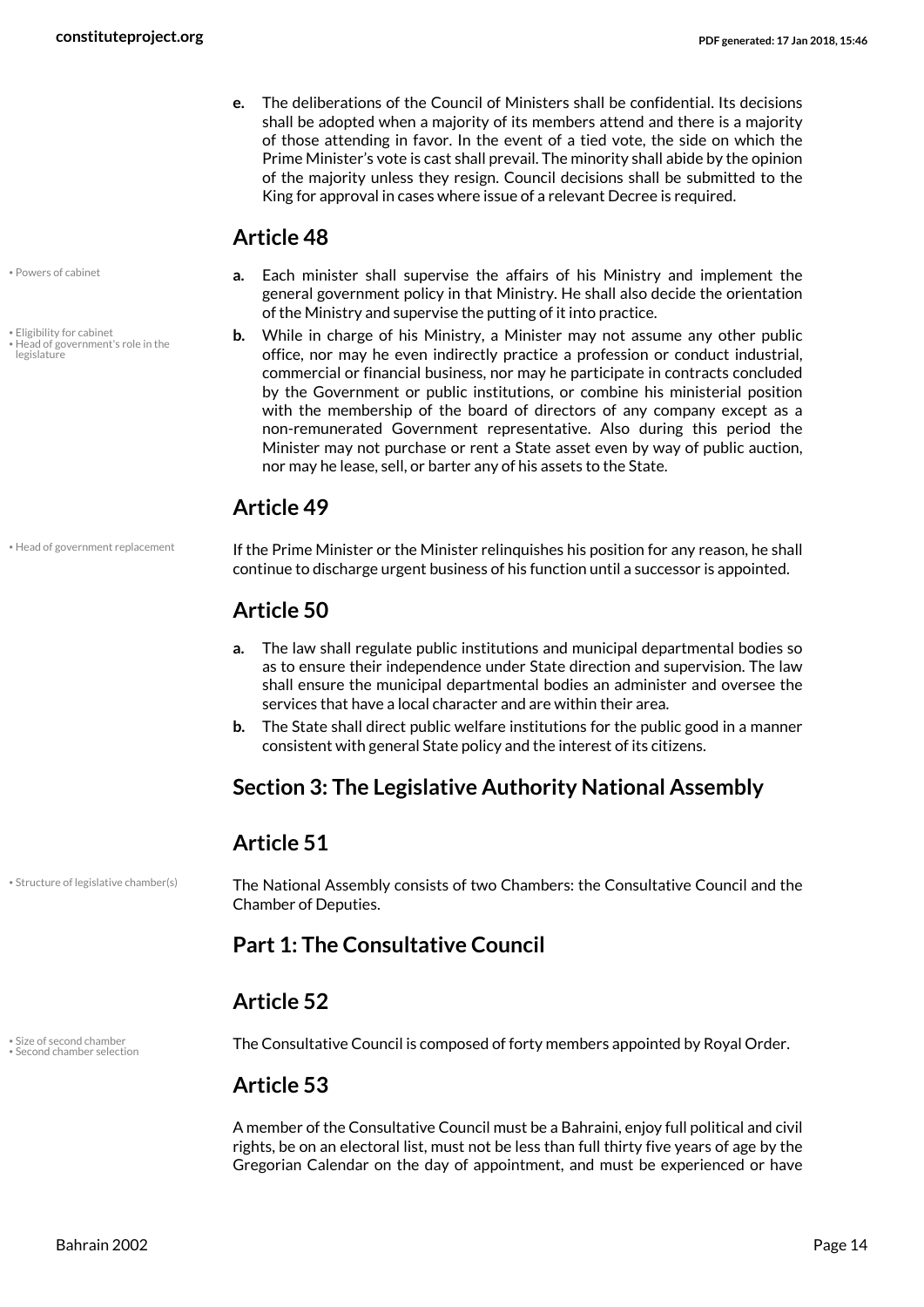<span id="page-14-6"></span><span id="page-14-2"></span>rendered distinguished services to the Nation.

#### **Article 54**

• Term length of second chamber

• Replacement of legislators

• Leader of second chamber

<span id="page-14-9"></span><span id="page-14-8"></span>• Secret ballot • Size of first chamber

• First chamber selection

• Eligibility for first chamber

#### <span id="page-14-10"></span>**a.** The term of membership of the Consultative Council is four years, and members may be reappointed when their term has expired.

- <span id="page-14-7"></span>**b.** If for any reason the place of a member of the Consultative Council becomes vacant before his term is due to expire, the King shall appoint a replacement to serve until the end of the term of his predecessor.
- **c.** Any member of the Consultative Council may ask to be exempted from membership of the Council by applying to the President of the Council, and the President is to submit the request to the King. Membership shall not terminate until the date on which the King accedes to the request.
- <span id="page-14-4"></span>**d.** The King shall appoint the President of the Consultative Council for the same period as the Council, and the Council shall elect two Vice-Presidents for each convening period.

#### **Article 55**

- **a.** The Consultative Council shall meet when the Chamber of Deputies meets, and the convening period for both Chambers shall be the same.
- **b.** If the Chamber of Deputies is dissolved, sessions of the Consultative Council shall be halted.

#### <span id="page-14-0"></span>**Part 2: The Chamber of Deputies**

#### **Article 56**

<span id="page-14-3"></span>The Chamber of Deputies comprises forty members elected by direct, secret general ballot in accordance with the provisions of the law.

#### <span id="page-14-5"></span><span id="page-14-1"></span>**Article 57**

Minimum age for first chamber **A member of the Chamber of Deputies must meet the following requirements:** 

- **a.** He must be a Bahraini enjoying his full civil and political rights, and his name must be on an electoral list.
- **b.** On the day of his election he must be not less than thirty years of age by the Gregorian Calendar.
- **c.** He must read and write Arabic fluently.
- **d.** His membership of the Consultative Council or the Chamber of Deputies must not have been abrogated by decision of the Chamber to which he belonged due to loss of confidence and esteem or for being in breach of duties of membership. However, a person whose membership has been abrogated may put himself forward as a candidate if the legislative season during which the decision to abrogate his membership was taken has elapsed, or if the chamber of which he was a member adopts a decision to cancel the impediment to candidature entailed by abrogation of membership upon expiry of the convening period during which the decision to abrogate his membership was taken.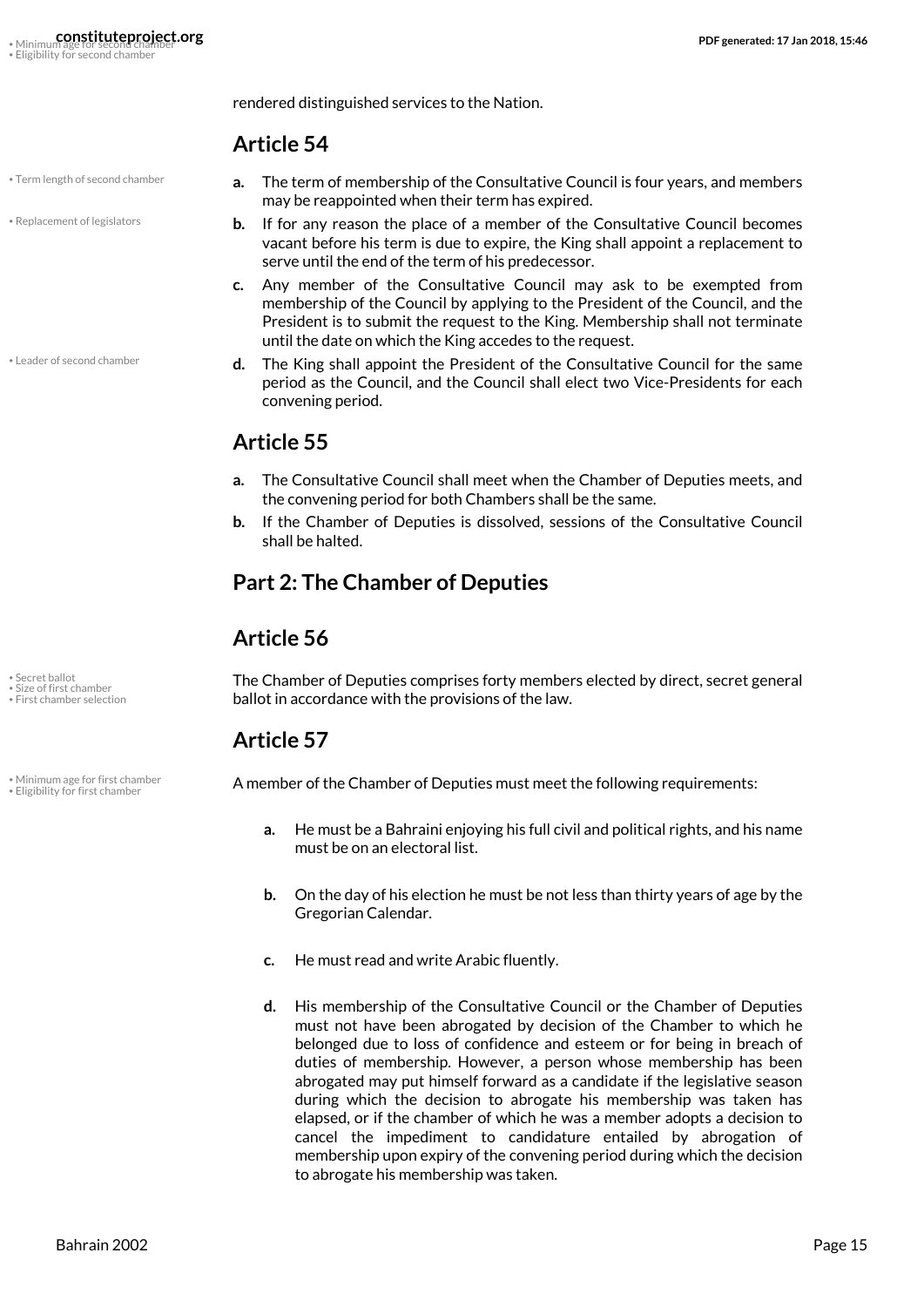• Scheduling of elections • Term length for first chamber <span id="page-15-6"></span><span id="page-15-3"></span>The term of the Chamber of Deputies is four years by the Gregorian Calendar from the date of its first session. Elections for a new Chamber of Deputies shall be held during the last four months of that term, while observing the provisions of Article 64 of the Constitution. A person whose period of membership has ended may be re-elected.

The King may, when necessary, extend the legislative season of the Chamber of Deputies by Royal Order for a period not exceeding two years.

• Replacement of legislators **Article 59**

<span id="page-15-2"></span>If for any reason the place of a member of the Chamber of Deputies becomes vacant before his term is due to expire, his replacement shall be elected within two months from the date of announcement of the vacancy by the Chamber, and the new member shall serve until the end of term of his predecessor.

If the vacancy occurs within the six months that precede the end of the legislative season of the Chamber, there shall be no election of a replacement member.

#### • Leader of first chamber **Article 60**

<span id="page-15-0"></span>At its first session the Chamber of Deputies shall choose from among its members a President and two Vice Presidents for the same duration as the Chamber's term. If the place of any of them falls vacant, the Chamber shall choose a replacement to serve out his term.

In all cases election shall be by an absolute majority of those present. If there is no such majority on the first ballot, the election shall be conducted again between the two who secured the most votes. If a third party tied with the second of the two, he shall participate with them both in the election in the second ballot, and in this case the election shall be by proportional majority. If this proportional majority results in a tie, the Chamber shall choose by lot.

The first session shall be chaired by the eldest member until such time as a President of the Chamber of Deputies is elected.

#### **Article 61**

<span id="page-15-1"></span>The Chamber shall form the committees necessary for its business during the first week of its annual assembly. These committees may exercise their powers while the chamber is in recess.

#### **Article 62**

<span id="page-15-5"></span><span id="page-15-4"></span>The Court of Cassation shall have jurisdiction to rule on challenges relating to elections to the Chambers of Deputies, in accordance with the relevant law.

#### **Article 63**

The Chamber of Deputies is the authority competent to accept a resignation from its membership. The resignation shall be deemed final only from when the Chamber decides to accept it, and the place shall become vacant from the date of that acceptance.

• Legislative committees

• Structure of the courts • Supreme court powers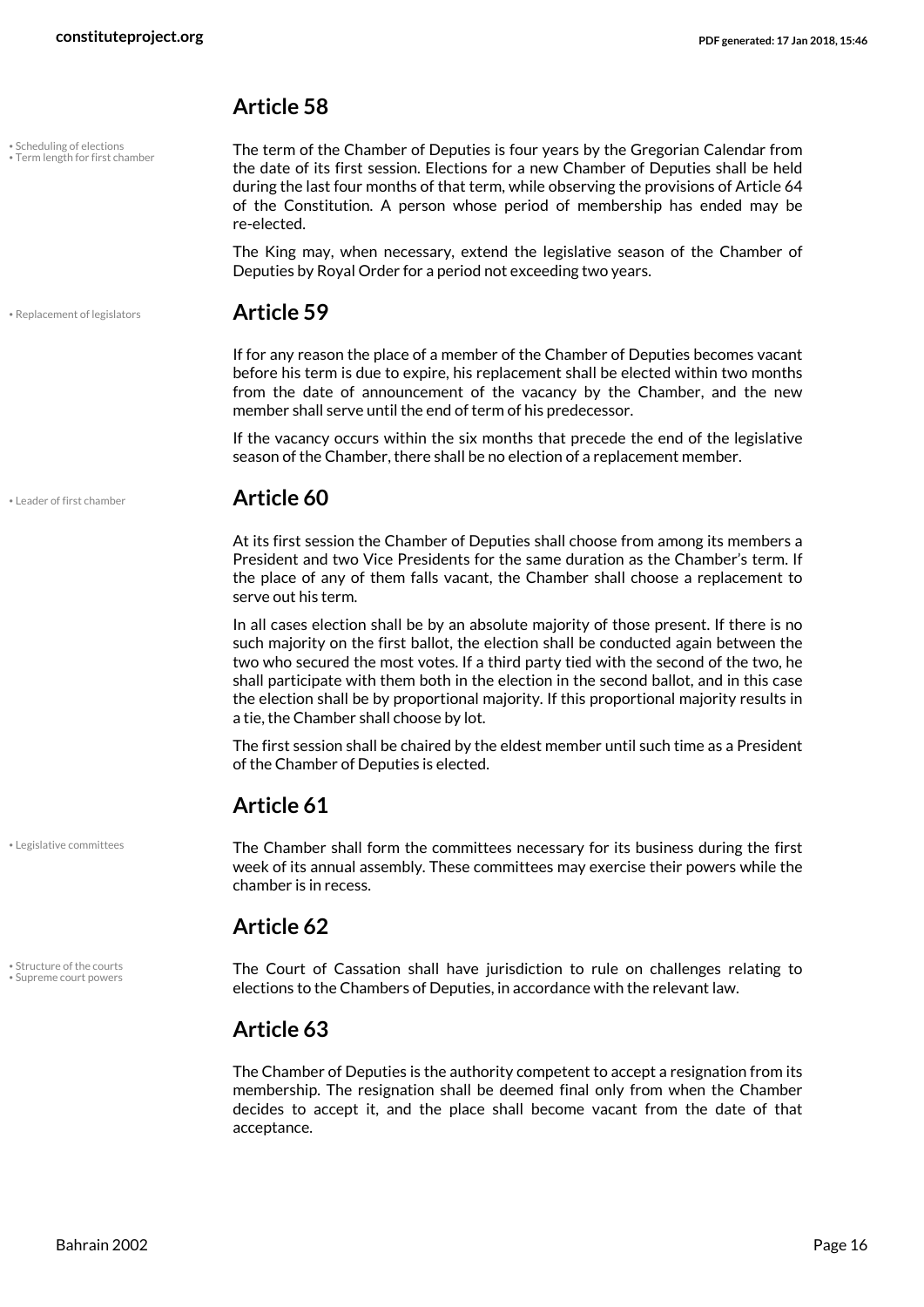• Dismissal of the legislature **Article 64**

• Scheduling of elections

- <span id="page-16-5"></span><span id="page-16-1"></span>**a.** If the Chamber of Deputies is dissolved, elections for a new Chamber of Deputies must be held not later than four months from the date of dissolution. If elections are not held during that period the dissolved Chamber of Deputies shall regain its full constitutional powers, and meets immediately as though the dissolution never occurred, and shall continue its business until a new Chamber is elected.
- **b.** Notwithstanding the preceding clause, the King may defer election of the chamber of Deputies if there are compelling circumstances whereby the Council of Ministers considers holding elections is not possible.
- **c.** If the compelling circumstances mentioned in the preceding clause continue, the King, taking the opinion of the Council of Ministers, may restore the dissolved Chamber of Deputies and invite it to convene. This Chamber of Deputies shall be regarded as extend from the date of promulgation of the Royal Decree restoring it. It shall exercise its full constitutional powers. The provisions of this Constitution shall apply to it including those pertaining to completion of the Chamber's term and dissolution. The session the Chamber holds in such a case shall be regarded as its first session irrespective of the date of its commencement.

#### • Legislative oversight of the executive **Article 65**

<span id="page-16-4"></span>Upon an application signed by at least five members of the Chamber of Deputies, any Minister may be questioned on matters coming within his sphere of competence.

The question must not pertain a private interest of the questioner or his relatives to the fourth degree, or be made by his proxy.

The question shall not be debated until at least eight days after the day on which the question was posed, unless the Minister agrees to bring the debate forward.

The question may lead to the matter of confidence in the Minister being put to the Chamber of Deputies under the provisions of Article 66 of this Constitution.

#### <span id="page-16-0"></span>• Cabinet removal **Article 66**

- **a.** Each Minister shall be responsible to the Chamber of Deputies for the business of his Ministry.
- **b.** A question of confidence in a Minister may be put forward only at his own wish or upon an application signed by at least ten members of the Chamber of Deputies following the debate of the question put to him, and the Chamber may not give its decision on the application until seven days after its submission.
- **c.** If the Chamber of Deputies decides by a majority of two-thirds of its members to give a vote of no-confidence in a Minister, he shall be regarded as having withdrawn from the Ministry from the date of the no-confidence vote, and he shall submit his resignation forthwith.

- <span id="page-16-3"></span><span id="page-16-2"></span>**a.** The subject of confidence in the Prime Minister shall not be raised in the Chamber of Deputies.
- **b.** If, two-thirds of members of the Chamber of Deputies consider it not possible to cooperate with the Prime Minister, the matter will be referred to the National Assembly to consider it.

• Head of government removal **Article 67** • Joint meetings of legislative chambers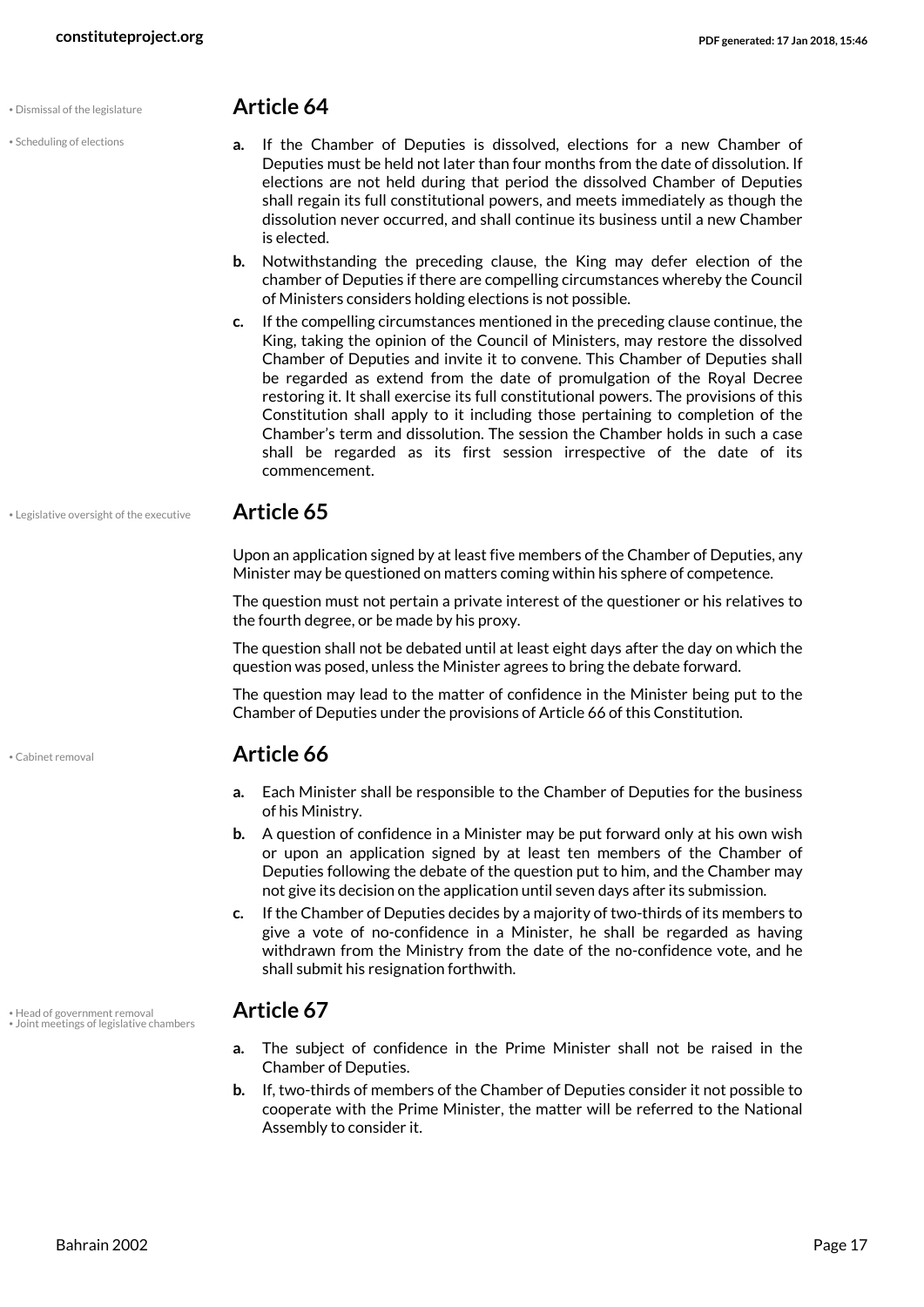<span id="page-17-2"></span>• Cabinet removal • Dismissal of the legislature

- **c.** The National Assembly cannot issue its decision on the lack of possibility of cooperating with the Prime Minister prior to seven days from the date the matter was referred to it.
- <span id="page-17-3"></span>**d.** If the National Assembly decides by a majority of two thirds of its members that it is not possible to cooperate with the Prime Minister, the matter is submitted to the King for a decision, either by relieving the Prime Minister of his post and appointing a new Government, or by dissolving the Chamber of Deputies.

#### **Article 68**

The Chamber of Deputies may express its wishes in writing to the Government on public matters. If the Government finds itself unable to meet these wishes, it must give its reasons in writing to the Chamber.

#### • Legislative oversight of the executive **Article 69**

<span id="page-17-5"></span>The Chamber of Deputies may at any time form commissions of inquiry or delegate one or more of its members to investigate any matter coming within the powers of the Chamber stated in the Constitution, and the commission or member is to present the findings of the inquiry not later than four months from the date of commencement of the inquiry.

Ministers and all State employees are to provide such testimony, documents and statements as are asked of them.

#### <span id="page-17-0"></span>**Part 3: Provisions Common to Both Chambers**

#### **Article 70**

• Approval of general legislation • Joint meetings of legislative chambers

<span id="page-17-4"></span><span id="page-17-1"></span>No law shall be promulgated unless approved by both the Consultative Council and the Chamber of Deputies, or the National Assembly as the situation demands, and ratified by the King.

#### **Article 71**

The National Assembly shall convene on the second Saturday in the month of October unless the King decides to invite it to convene before this date.

#### **Article 72**

• Length of legislative sessions

The normal convening period for both the Consultative Council and the Chamber of Deputies shall last for at least seven months, and this convening period may not be closed before the budget is approved.

#### • Length of legislative sessions **Article 73**

<span id="page-17-6"></span>As an exception to the provisions of the two foregoing Articles, the National Assembly shall convene on the day following the expiry of one month from the date of appointment of the Consultative Council or election of the Chamber of Deputies whichever occurs later, unless the King decides to invite it to convene before that date.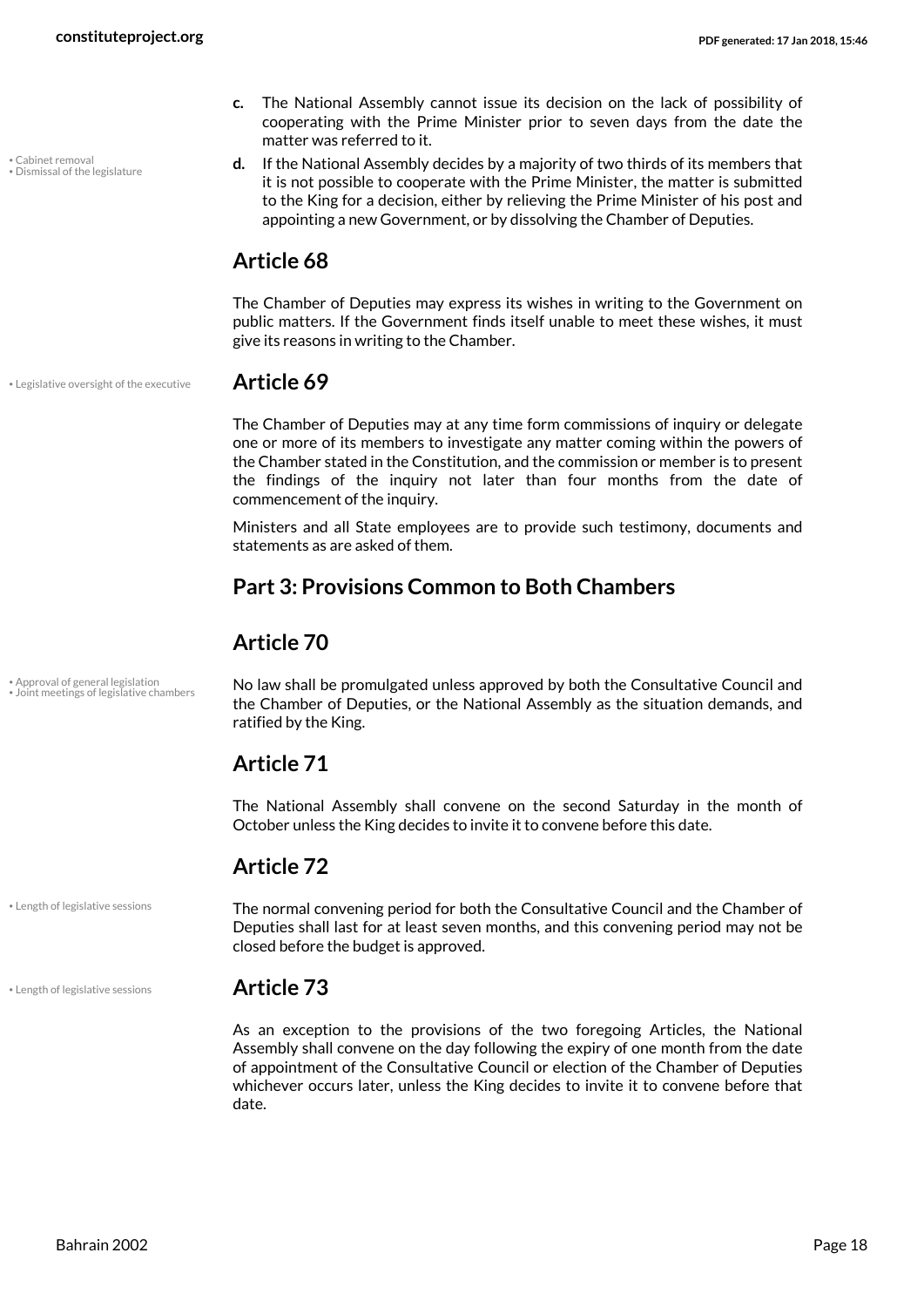If the date of convening the National Assembly in that period is later than the annual date prescribed in Article 71 of the Constitution, the convening period prescribed in Article 72 of the Constitution shall be reduced by the amount of the difference between the two aforesaid dates.

#### **Article 74**

• Legislative committees

<span id="page-18-2"></span>The King shall inaugurate the ordinary convening period of the National Assembly with a royal address. He may delegate the Crown Prince or whomever he decides to inaugurate the convening period and deliver the royal address on his behalf. Each of the two chambers shall choose a committee from among its members to prepare the draft reply to the address, and each chamber shall submit its reply to the King after it is approved.

• Extraordinary legislative sessions **Article 75**

<span id="page-18-0"></span>Both the Consultative Council and the Chamber of Deputies shall be called, by Royal Decree, to meet in extraordinary session if the King deems it necessary, or if so requested by a majority of members of either chamber.

When in extraordinary session the two chambers may not consider matters other than those for which it has been called to convene.

#### **Article 76**

The King shall declare ordinary and extraordinary convening periods closed by Royal Order.

#### **Article 77**

Any meeting of the Consultative Council or the Chamber of Deputies which is not held at the prescribed time and place shall be null and void and decisions taken thereat shall be invalid.

# <span id="page-18-1"></span>• God or other deities **Article 78** • Oaths to abide by constitution

<span id="page-18-3"></span>Every member of the Consultative Council or the Chamber of Deputies shall take the following oath in public session, prior to pursuing their work in the Chamber or its committees:

"I swear by Almighty God that I shall be loyal to the country and the King, shall respect the Constitution and the laws of the State, shall defend the freedoms, interests and assets of the people, and shall perform my work honestly and sincerely."

• Public or private sessions

#### **Article 79**

<span id="page-18-4"></span>Sessions of the Consultative Council and the Chamber of Deputies shall be open to the public. They may be held in secret at the request of the Government, the President of the Chamber, or ten members, and the request shall be debated in secret session.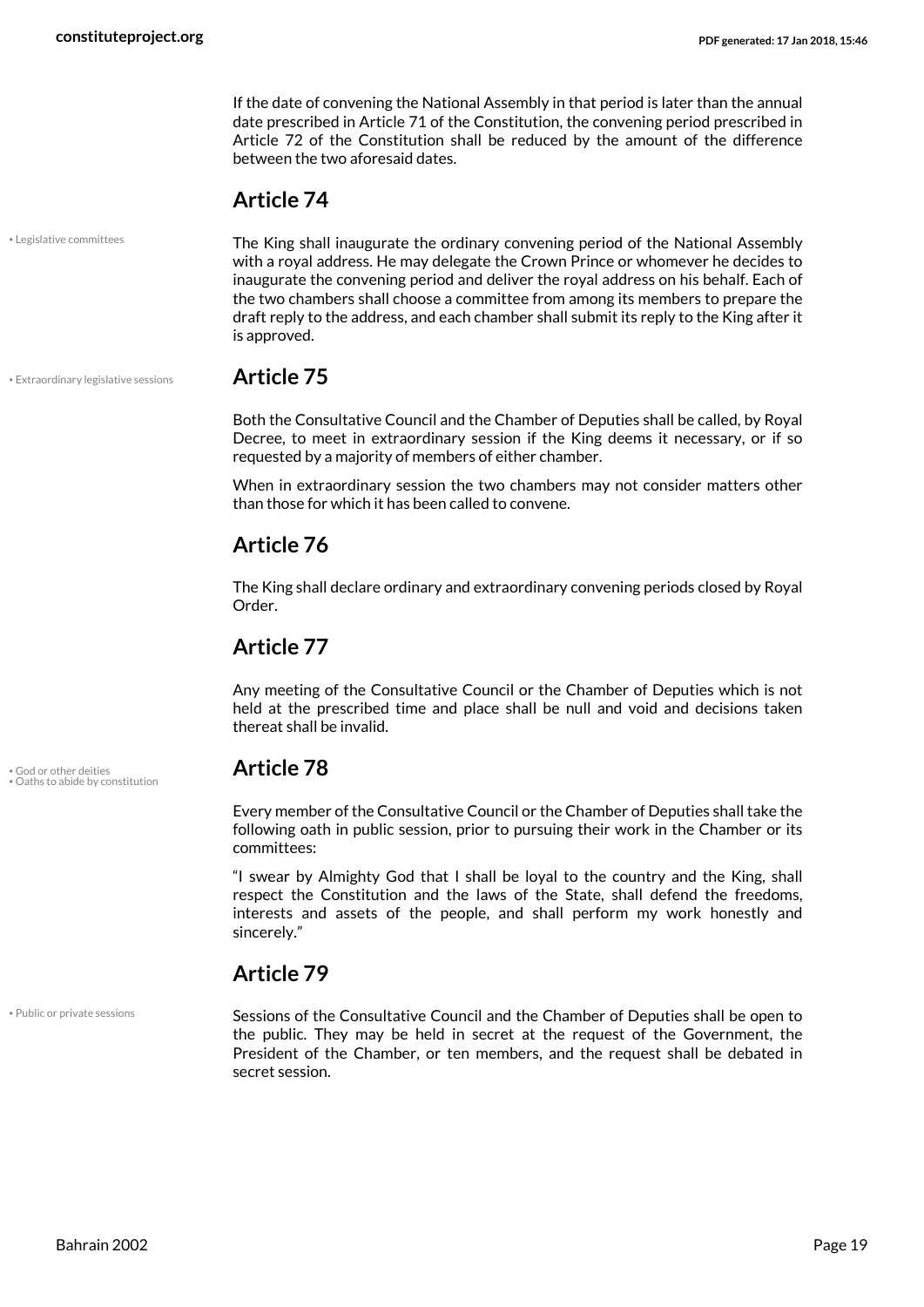• Quorum for legislative sessions **Article 80**

<span id="page-19-3"></span>For a meeting of both the Consultative Council or the Chamber of Deputies to be valid, a quorum of more than half the members of each chamber must be present. Decisions shall be taken on an absolute majority of members present, except in cases where a special majority is stipulated. In the event of a tied vote, the matter shall be decided in favor of the side that includes the President of the chamber. If the voting relates to the Constitution, voting shall be conducted by calling upon members by name.

If there is a lack of quorum for either chamber to convene on two successive occasions, the meeting of the chamber shall be deemed valid provided that the number of members attending is not less than one quarter of the chamber's members.

#### **Article 81**

• Division of labor between chambers • Initiation of general legislation

<span id="page-19-1"></span>The Prime Minister shall present bills to the Chamber of Deputies, which is entitled to pass, amend or reject the bill. In all cases the bill shall be referred to the Consultative Council, which is entitled to pass, amend or reject the bill or to accept any amendments which the Chamber of Deputies had introduced to the bill, or had rejected or amended them. However, priority of debate shall always be given to bills and proposals put forward by the Government.

#### **Article 82**

• Division of labor between chambers

If the Consultative Council does not approve a bill passed by the Chamber of Deputies, whether the Consultative Council's decision involves rejection, amendment, deletion or addition, the President of the Council shall return it to the Chamber of Deputies for reconsideration.

#### **Article 83**

• Division of labor between chambers

If the Chamber of Deputies accepts the bill as it receives it from the Consultative Council, the President of the Consultative Council shall refer it to the Prime Minister who will submit it to the King.

#### **Article 84**

• Division of labor between chambers

The Chamber of Deputies may reject any amendment made to a bill by the Consultative Council, and may insist on its previous decision without introducing any new amendments to the bill. In such a case the bill shall be returned to the Consultative Council for reconsideration. The Consultative Council may accept the decision of the Chamber of Deputies or insist on its previous decision.

### **Article 85**

<span id="page-19-2"></span><span id="page-19-0"></span>If the two Chambers differ twice over any bill, the National Assembly shall convene in joint session under the chairmanship of the President of the Consultative Council to discuss those clauses in dispute. For the bill to be accepted, the decision of the National Assembly must be taken on a majority of members present, and when the bill is rejected in this manner it shall not be presented to the National Assembly again in the same convening period.

• Division of labor between chambers • Joint meetings of legislative chambers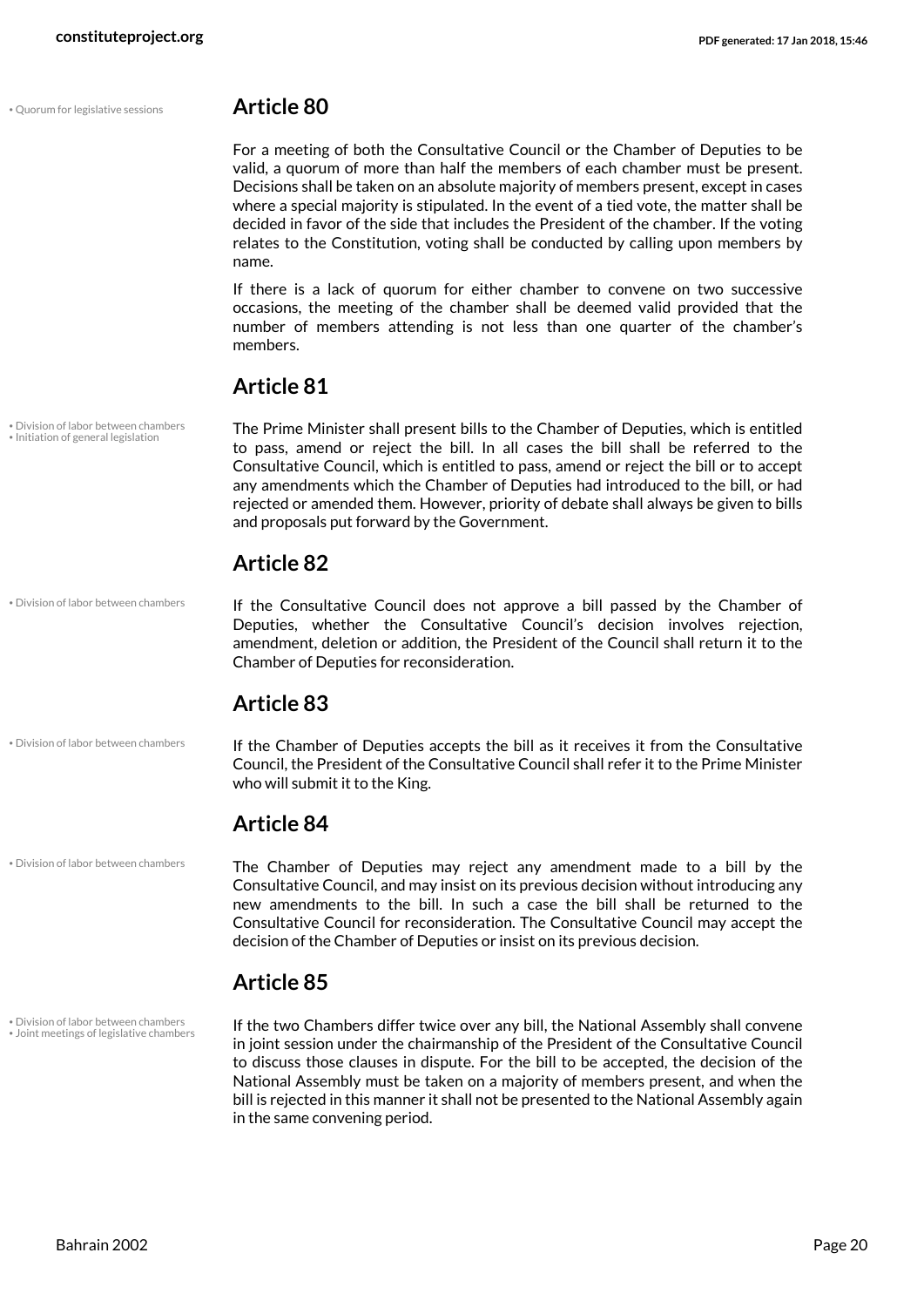• Approval of general legislation

<span id="page-20-1"></span>• Budget bills

• Head of state decree power • Joint meetings of legislative chambers <span id="page-20-0"></span>In all cases in which a bill is approved, the President of the Consultative Council shall refer the approved bill to the Prime Minister so that he submits it to the King.

#### **Article 87**

<span id="page-20-4"></span><span id="page-20-2"></span>Every bill that regulates economic or financial matters, and the Government requests its urgent consideration, shall first be submitted to the Chamber of Deputies so that it takes a decision on it within fifteen days. When that period elapses, the bill is presented to the Consultative Council with the opinion of the chamber of Deputies if there is such an opinion, so that the Consultative Council decides on it within a further period of fifteen days. If the two Chambers should disagree on the bill in question, the matter is referred to the National Assembly for a vote on it within fifteen days. If the National Assembly does not reach a decision on it within that period, the King may issue the bill as a Decree that has the force of a law.

### **Article 88**

As soon as it is formed, each Government shall submit its program to the National Assembly which may put forward any observations it deems appropriate regarding the program.

#### **Article 89**

- **a.** A member of either the Consultative Council or the Chamber of Deputies represents the people and cares for public interest. He shall not come under the sway of any authority in his work in the either chamber or its committees.
- **b.** No member of the Consultative Council or the Chamber of Deputies shall be called to account for expressing his opinions or ideas in the Council or its committees unless the opinion expressed is prejudicial to the fundamentals of the religion or the unity of the nation, or the mandatory respect for the King, or is defamatory of the personal life of any person.

<span id="page-20-3"></span>**c.** Other than in case of flagrante delicto, it shall be impermissible during the convening period for any detention, investigation, search, arrest or custodial procedures or any other penal action to be taken against a member except with the permission of the chamber of which he is a member. Outside the convening period, permission must be sought from the President of the relevant chamber.

The non-issue of a decision by the chamber or its President on the permission which is being sought within one month from the date of receipt of the request shall be regarded as permission.

The chamber must be informed of any measures which may be taken under the preceding paragraph while it is convened, and it must invariably be informed at its first session of any action taken against a member during the chamber's annual recess.

#### **Article 90**

The King may be Royal Order postpone the convening of the National Assembly for not more than two months, and such postponement shall not be repeated more than once in any one convening period. The period of postponement shall not be counted within the convening period provided by Article 72 of this Constitution.

• Immunity of legislators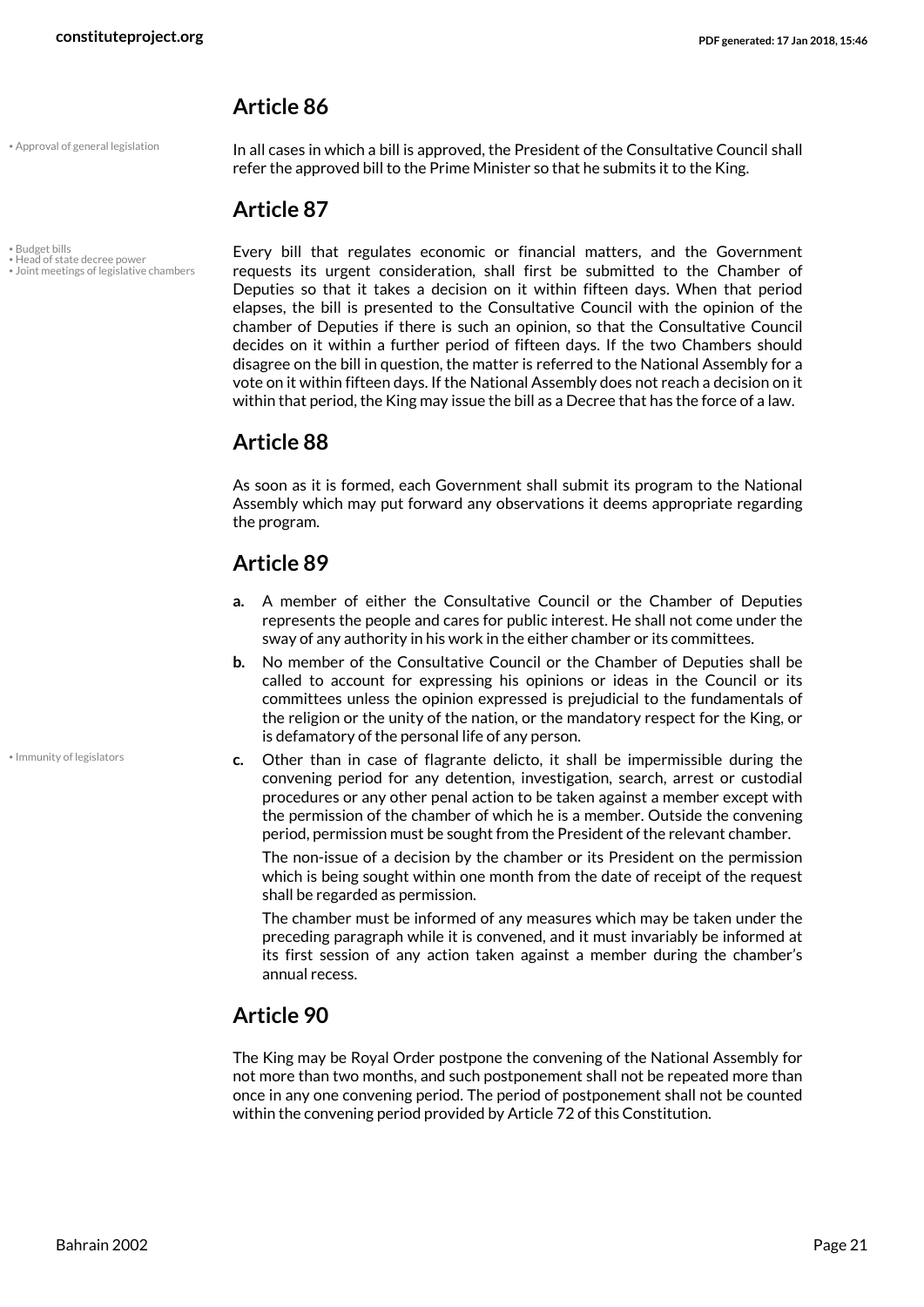• Legislative oversight of the executive **Article 91**

<span id="page-21-4"></span>Any member of the Consultative Council or the Chamber of Deputies may direct written questions at Ministers to clarify matters coming within their sphere of competence, and only the questioner may comment once on the reply. If the Minister adds anything new, the member shall be further entitled to comment.

The question may not related to an interest of the questioner or his relatives to the fourth degree, or be made proxy.

# • Constitution amendment procedure **Article 92** • Initiation of general legislation

- <span id="page-21-2"></span><span id="page-21-1"></span>**a.** Fifteen members of the Consultative Council or the Chamber of Deputies are entitled to request proposing an amendment to the Constitution. Any member of the two chambers is entitled to propose laws. Each proposal shall be referred to the relevant committee in the chamber in which the proposal was made for an opinion. If the chamber sees fit to accept the proposal, it shall refer it to the Government to formulate it as a draft amendment of the Constitution or as a draft law and present it to the Chamber of Deputies during the same or succeeding period.
- **b.** Any proposal for a law which has been presented in accordance with the preceding paragraph and rejected by the Chamber to which it was presented may not be re- represented during the same convening period.

#### **Article 93**

The Prime Minister and Ministers may attend sessions of the Consultative Council and Chamber of Deputies, and both chambers shall listen to the Prime Minister and Ministers whenever they ask to speak. They may co-opt such senior officials or their deputies as they may wish.

A chamber may require the competent Minister to attend when a matter relating to his Ministry is being debated.

#### **Article 94**

- <span id="page-21-3"></span><span id="page-21-0"></span>**a.** The regulations for the course of business in both the Consultative Council and the Chamber of Deputies and their committees, and the principles governing debate, voting, questioning, cross-examination and all the powers prescribed in the Constitution shall be prescribed by law, and similarly the penalties for a member being in breath of regulations or failing to attend chamber or committee sessions without acceptable excuse.
- **b.** Each chamber may add to the law that regulates it such supplementary provisions as it sees fit.

#### **Article 95**

Maintenance of order within the Consultative Council and Chamber of Deputies is a matter for its President. Guards shall be allocated to each chamber and they will receive their orders from the chamber's President.

No armed force may enter either chamber of the National Assembly or remain in the vicinity of its doors unless so requested by its President.

• Attendance by legislators • Legislative committees

• Legislative committees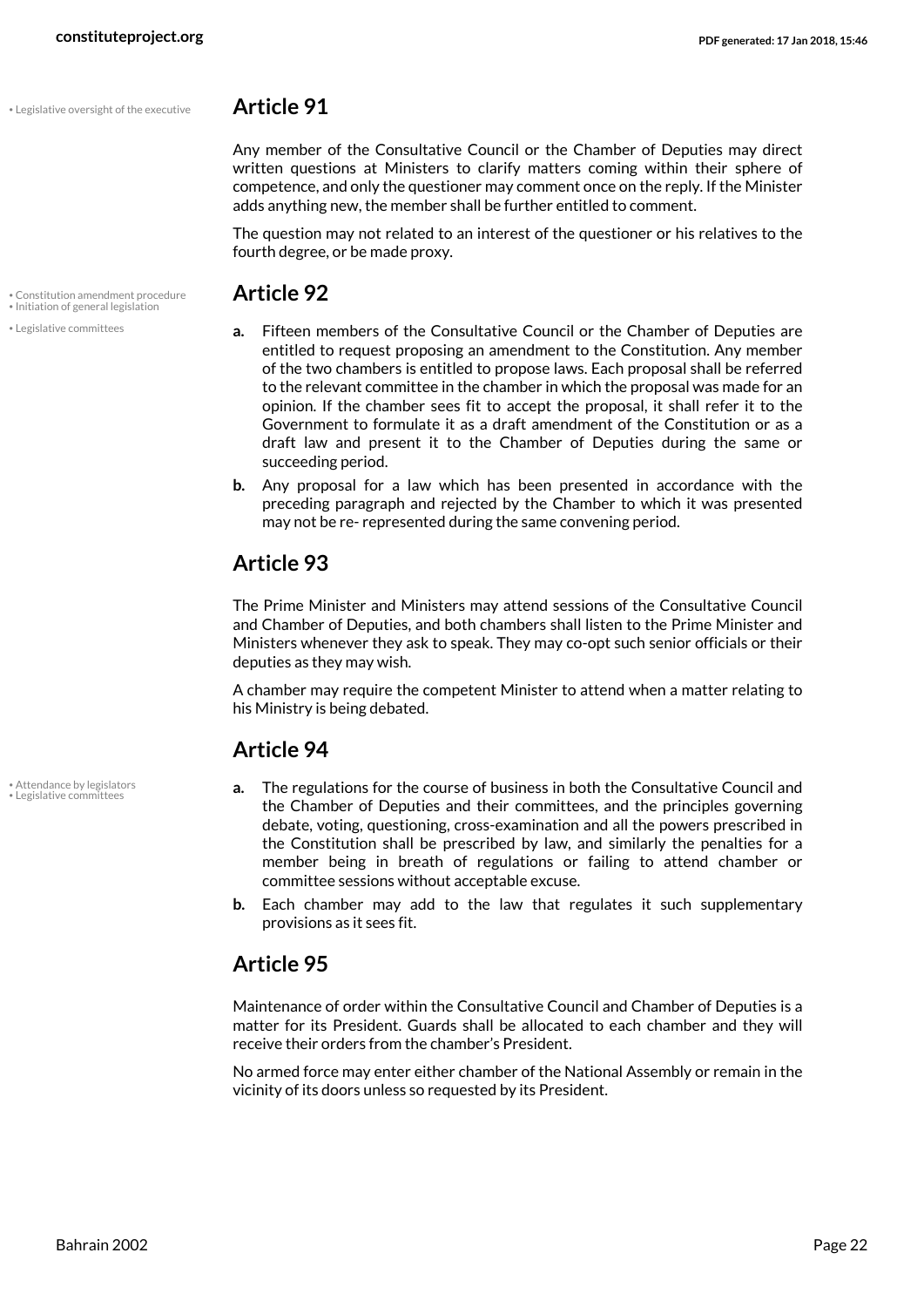• Compensation of legislators

<span id="page-22-1"></span>The remuneration of members of the Consultative Council and Chamber of Deputies shall be laid down by law. If this remuneration is amended, such amendment shall not take effect until the start of the next legislative season.

• Outside professions of legislators **Article 97**

Membership of the Consultative Council and Chamber of Deputies may not be combined, nor may membership of either chamber be combined with the assumption of public office.

Other cases of non-combination shall be prescribed by law.

#### **Article 98**

• Outside professions of legislators

<span id="page-22-3"></span>During his period of membership a member of the Consultative Council or the Chamber of Deputies may not be appointed to the board of directors of a company or participate in contracts concluded by the Government or public institutions except in those cases prescribed by law.

Nor during that period may he purchase or rent a State asset, or lease, sell or barter any of his assets to the State, unless by way of public auction or invitation to tender or application of the regulations governing expropriation in the public interest.

#### **Article 99**

• Removal of individual legislators

<span id="page-22-4"></span>If a state of incompetence arises with respect to a member of Consultative Council and the Chamber of Deputies during his membership, his membership shall be abrogated, and his place become vacant on a decision taken by two-thirds of the members of the chamber of which he is a member. The membership of a member of the Consultative Council or Chamber of Deputies may also be abrogated for loss of confidence of esteem or for being in breach of the duties of membership. A decision to abrogate membership must secure a two-thirds majority of the members of the chamber of which he is a member. If taken by the Consultative Council, the decision shall be submitted to the King for approval.

#### **Article 100**

Members of the Consultative Council and Chamber of Deputies shall be awarded medals or decorations during their term of membership.

#### <span id="page-22-0"></span>**Part 4: Provisions on the Convening of the National Assembly**

#### **Article 101**

• Joint meetings of legislative chambers

<span id="page-22-2"></span>In addition to the occasions when both chambers of Consultative Council and Chamber of Deputies, that is the National Assembly, convene as a congress under the Constitution, the King may call such a meeting of his own initiative or at the request of the Prime Minister.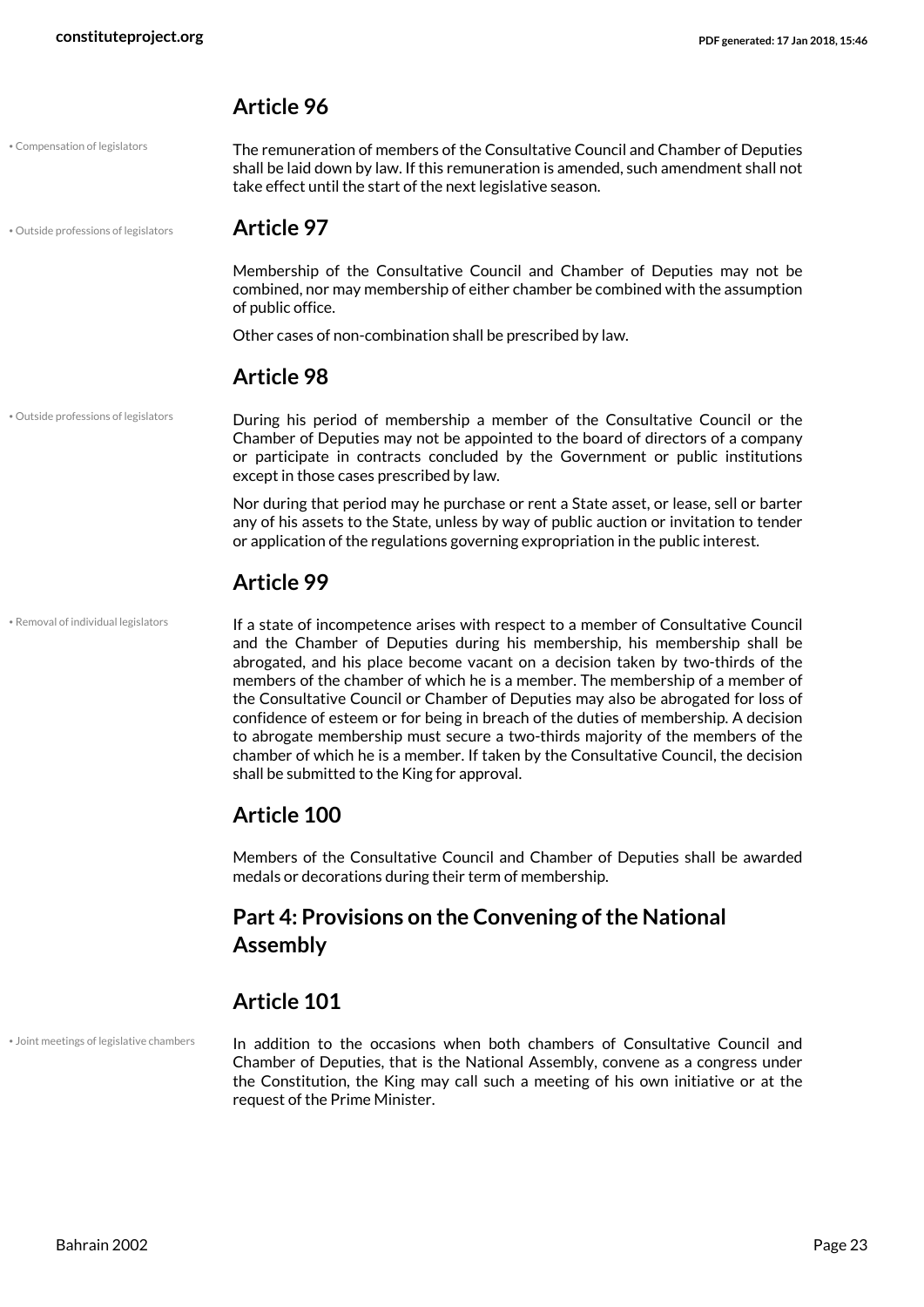• Joint meetings of legislative chambers

The joint National Assembly meeting shall be chaired respectively by the President of the Consultative Council, or in his absence by the President of the Chamber of Deputies, followed by the First Vice-President of the Consultative Council, followed by the First Vice-President of the Chamber of Deputies.

#### **Article 103**

• Joint meetings of legislative chambers • Quorum for legislative sessions

<span id="page-23-10"></span><span id="page-23-8"></span>In the cases other than those in which the Constitution requires a special majority, joint sessions of the two chambers of the National Assembly shall not be deemed legally valid unless they are attended by the majority of the members of each individual chamber. Decisions shall be taken by a majority of the votes of members present with exception of the President, who is to case the decisive vote in the vent of a tie.

#### <span id="page-23-0"></span>**Section 4: The Judicial Authority**

#### **Article 104**

- **a.** The honor of the judiciary, and the probity and impartiality of judges, is the basis of government and the guarantee of rights and freedoms.
- <span id="page-23-9"></span>**b.** No authority shall prevail over the judgment of a judge, and under no circumstances may the course of justice be interfered with. The law guarantees the independence of the judiciary, and the law shall lay down the guarantees of judges and the provisions pertaining to them.
- **c.** The law shall lay down the provisions pertaining to the Public Prosecution Office, the tasks of the office for delivery of formal legal opinions, the preparation of legislation, State representation before the law, and personnel employed on such matters.
- **d.** The provisions governing advocacy shall be regulated by law.

#### **Article 105**

- <span id="page-23-11"></span>**a.** The various types and degrees of the courts shall be regulated by law, and the law shall state their functions and jurisdiction.
- <span id="page-23-7"></span>**b.** The jurisdiction of military courts shall be confined to military offences committed by members of the Defence Force, the National Guard, and the Security Forces. It does not extend to other persons except when martial law is declared and within the bounds prescribed by law.
- <span id="page-23-6"></span>**d.** A Higher Judicial Council shall be established by law to supervise the smooth running of work in the courts and their supporting organs. The powers of the Higher Judicial Council in the functional affairs of judicial personnel and the Public Prosecution Office shall be prescribed by law.

<span id="page-23-5"></span><span id="page-23-4"></span><span id="page-23-3"></span><span id="page-23-2"></span>A Constitutional Court shall be established, and shall comprise a President and six members, all of whom are appointed by a Royal Order for a period specified by the law. The court's area of competence is to watch over the constitutionality of laws and statutes.

The law shall state the regulations that ensure that the members of the Court are not liable to dismissal, and specifies the procedures that are followed before the Court.

• Judicial independence

• Attorney general

• Structure of the courts

• Establishment of military courts

<span id="page-23-1"></span>• Attorney general • Establishment of judicial council

- Constitutional interpretation **Article 106** Establishment of constitutional court
- Constitutionality of legislation

• Constitutional court selection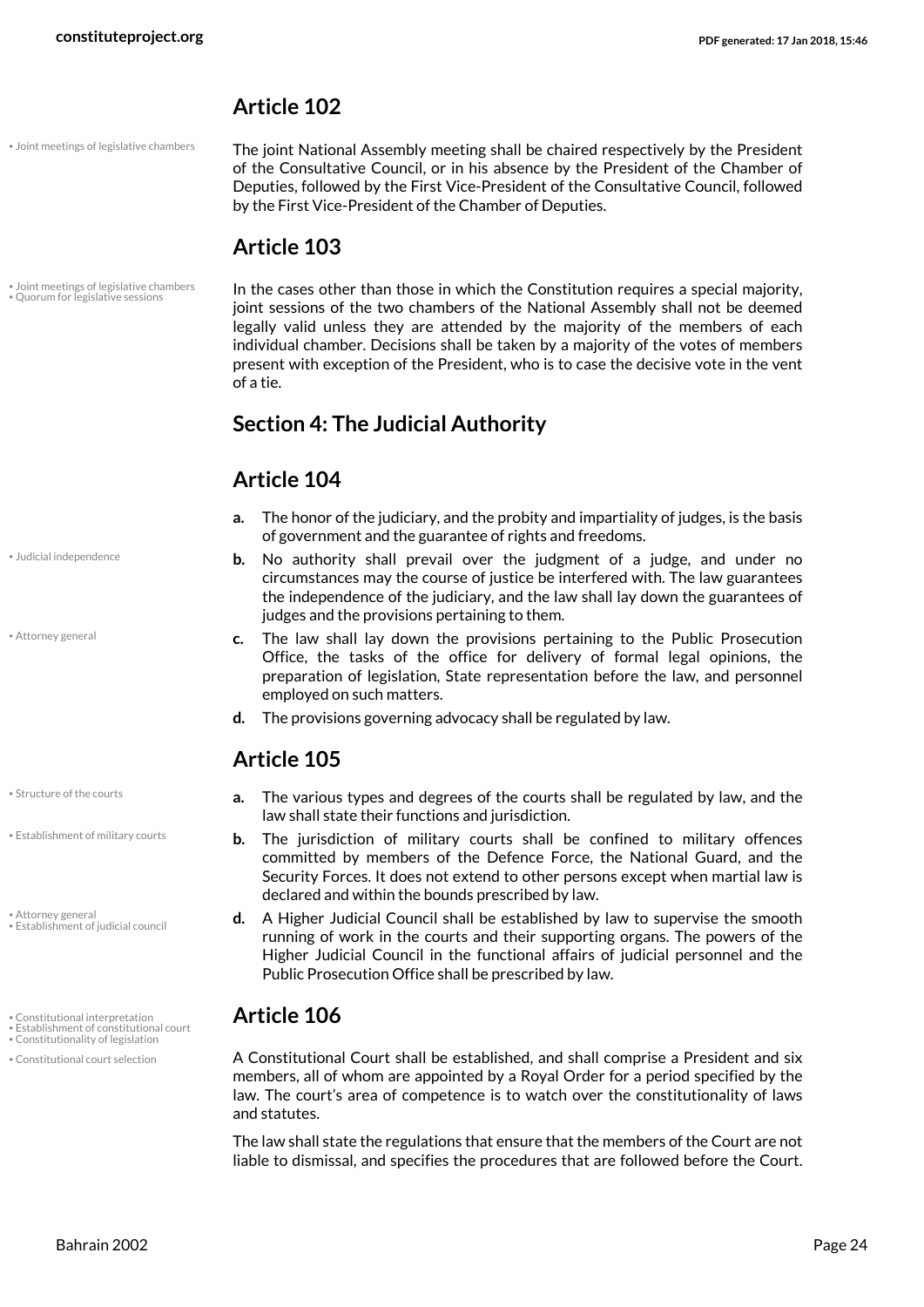The law shall guarantee the right of the Government, Consultative Council, the Chamber of Deputies and notable individuals and others to challenge before the Court the constitutionality of laws and statutes. A ruling by the Court that a text in a law or a statute is unconstitutional shall have a direct effect, unless the Court specifies a subsequent date for the purpose. Thus if the Court's rule on unconstitutionality is related to a text in the penal code then the convictions made on the basis of such a text are deemed null and void.

The King may refer to the Court any draft laws before they are adopted to determine the extent of their agreement with the Constitution. The Court's determination is binding on all State authorities and on everyone.

# <span id="page-24-0"></span>**Chapter V: Financial Affairs**

#### **Article 107**

- **a.** Public taxes shall only be established, amended and abolished by law, and persons shall only be exempted from paying them wholly or in part in those cases prescribed by law. A person may only be instructed to pay other taxes, duties and costs within the bounds of the law.
- **b.** The provisions governing the collection of taxes, duties and other public monies, and the procedures for their disbursement, shall be prescribed by law.
- **c.** The provisions governing the maintenance and management and the terms for the disposition of State property, and the limits within which any part of such property may be assigned shall be prescribed by law.

#### **Article 108**

- **a.** Public loans shall be contracted by law. The State may lend or guarantee a loan by law within the credit limits prescribed for the purpose in the Budget Law.
- **b.** Local bodies such as municipalities or public institutions may lend, borrow or guarantee a loan in accordance with the laws relevant to them.

#### • Budget bills **Article 109**

- **a.** The financial year shall be prescribed by law.
- **b.** The Government shall prepare the draft overall annual budget of State revenue and expenditure and present it to the Chamber of Deputies at least two months before the end of the financial year, for debate and referral to the Consultative Council to consider it in accordance with the provisions of the Constitution. Any amendment can be introduced into the budget with the agreement of the Government.
- **c.** The budget shall be debated on the basis of the classification of its contents. The budget may be prepared for more than one financial year. No public revenue may be allocated for a particular expenditure except by law.
- **d.** The State general budget shall be promulgated by law.
- **e.** If the Budget Law is not promulgated before the beginning of the financial year, the previous budget shall be adheres to until the law's promulgation, and revenue shall be collected and expenditure disbursed in accordance with the laws in force at the end of that year.
- **f.** Under no circumstances may the maximum estimates of expenditure stated in the Budget Law and laws in amendment thereof be exceeded.

<span id="page-24-1"></span>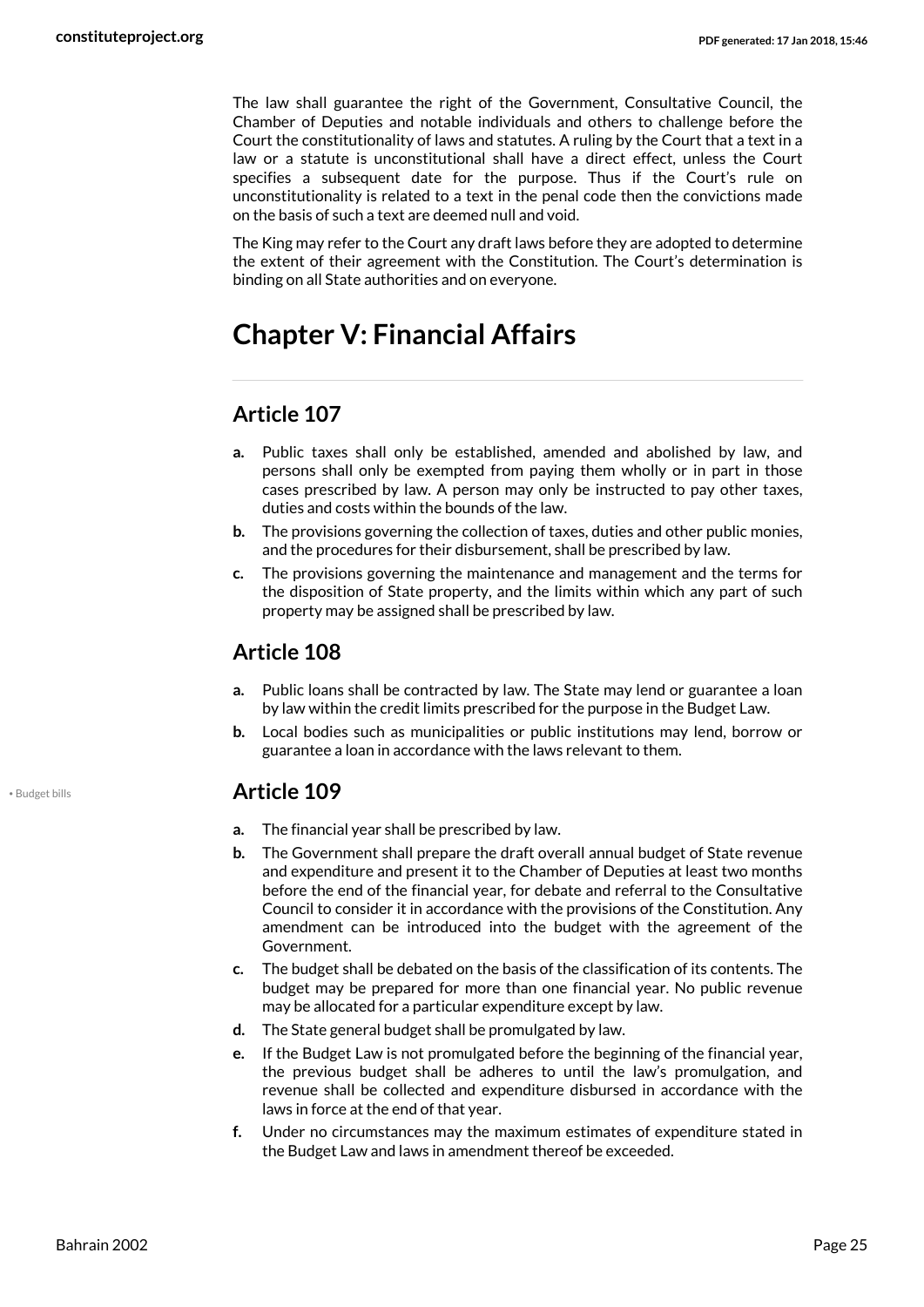Any disbursement which is ex-budget or in excess of the budget estimates must be made by operation of law.

#### **Article 111**

- **a.** Particular sums of money may be allocated to more than one financial year by law if the nature of the disbursement so requires. The approbation for each, as decided by the aforesaid law, shall be tabled in the successive annual budgets of the State.
- **b.** An exceptional budget running for more than one financial year may also be allocated for the disbursement referred to in the preceding clause.

#### **Article 112**

The Budget Law may not contain any wording establishing a new tax, increasing existing tax, or amending an existing law, or avoiding the promulgation of a law on a matter for which the Constitution provides that it shall be regulated by law.

#### **Article 113**

The final account of the financial affairs of the State for the year elapsed shall be submitted firstly to the Chamber of Deputies during the five months following the end of the financial year. It shall be approved by a decision rendered by both the Consultative Council and Chamber of Deputies, accompanied by their observations, and shall be published in the Official Gazette.

#### **Article 114**

The provisions pertaining to independent public budgets, their appendices, and their final accounts, shall be laid down by law, and they shall be subject to the provisions governing the State budget and its final account. The provisions governing the budgets and final accounts of municipalities and local public institutions shall also be laid down by law.

### **Article 115**

Together with the draft annual budget the Government shall present the Chamber of Deputies with a statement on the financial and economic condition of the State, the measures taken to implement the budget approbations in force, and the effect of the whole thereof on the new draft budget.

### **Article 116**

A Financial Control Office shall be established by law, and the law shall guarantee its independence. It shall assist the Government and the Chamber of Deputies in controlling the collection of State revenues and the disbursement of its expenditure within the budget limits. The Office shall submit an annual report on its business, with its observations, to both the Government and the Chamber of Deputies.

<span id="page-25-0"></span>• Budget bills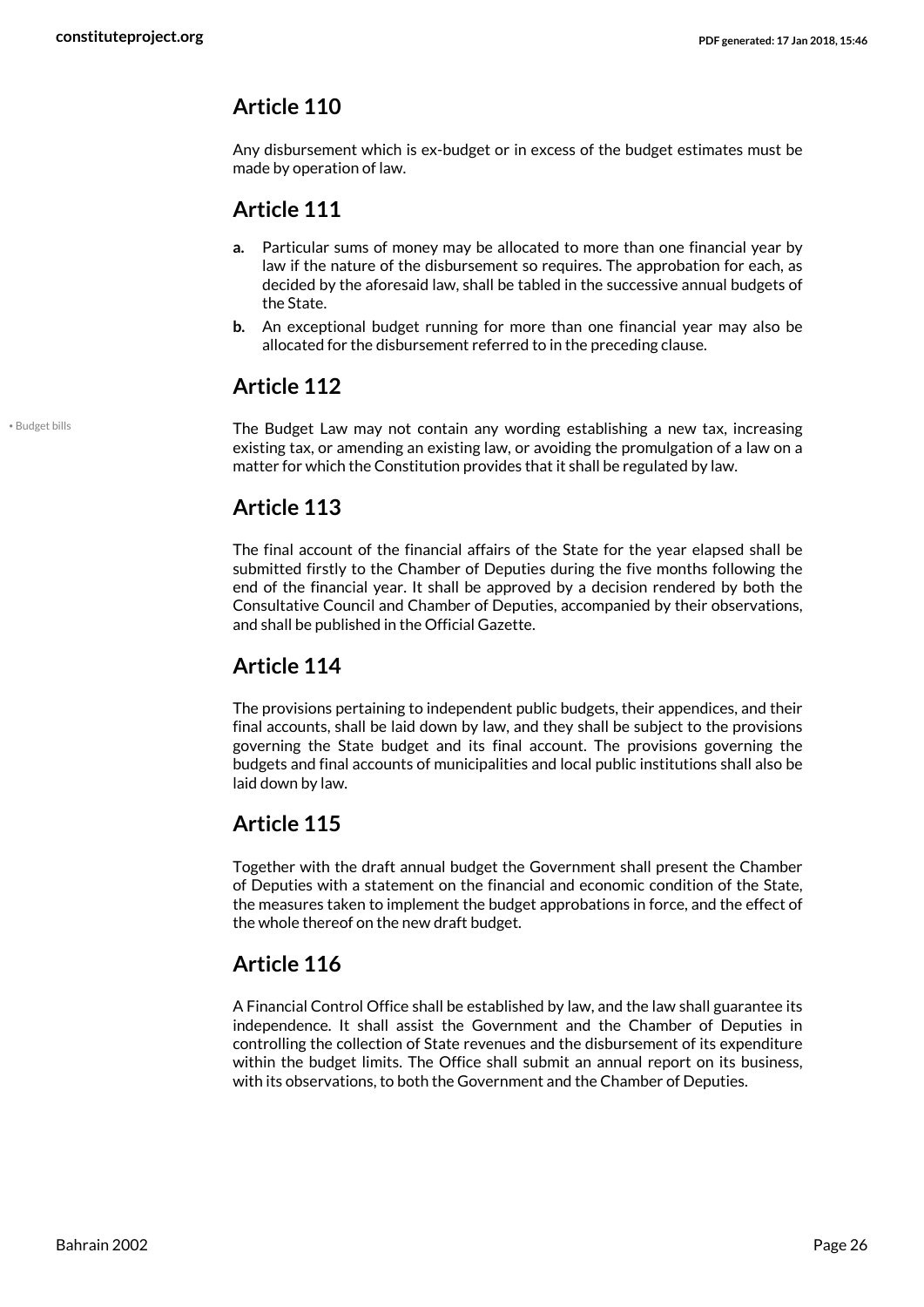- **a.** Any commitment to exploit a natural resource or a public utility shall be only by operation of law and for a limited time. The preliminary procedures shall ensure that the search and exploration work are facilitated and that openness and competition are realized.
- **b.** Any monopoly shall only be awarded by law and for a limited time.

#### **Article 118**

The law shall regulate cash and the banks, and shall regulate weight, measures and standards.

#### **Article 119**

The law shall regulate emoluments, pensions, compensation, relief and remuneration being a charge on the State Treasury.

# <span id="page-26-0"></span>**Chapter VI: General and Final Provisions**

- <span id="page-26-1"></span>**a.** Exceptionally to clauses b, c and d of Article 35 of this Constitution, for any provision of this Constitution to be amended the amendment must be approved by a two-thirds majority of the members of whom both the Consultative Council and Chamber of Deputies are composed, and the amendment must be approved by the King.
- **b.** If an amendment to the Constitution is refused, it may not be re-submitted earlier than one year from that refusal.
- **c.** It is not permissible to propose an amendment to Article 2 of this Constitution, and it is not permissible under any circumstances to propose the amendment of the constitutional monarchy and the principle of inherited rule in Bahrain, as well as the bi-cameral system and the principles of freedom and equality established in this Constitution.
- <span id="page-26-5"></span>**d.** The powers of the King stated in this Constitution may not be proposed for amendment in an interval during which another person is acting for him.

#### **Article 121**

- <span id="page-26-4"></span><span id="page-26-3"></span>**a.** The application of this Constitution does not breach the treaties and agreements which Bahrain has concluded with states and international organizations.
- **b.** Exceptionally to the provisions of the second clause of Article 38 of this Constitution, all laws, laws by Decrees, Decrees, statutes, orders, edicts and circulars that have been issued and are in force prior to the first meeting convened by the National Assembly remain proper and valid, unless amended or rescinded in accordance with the regulations prescribed in this Constitution.

• Constitution amendment procedure **Article 120**

• Unamendable provisions

• Unamendable provisions

<span id="page-26-2"></span>• International law

• International organizations • Legal status of treaties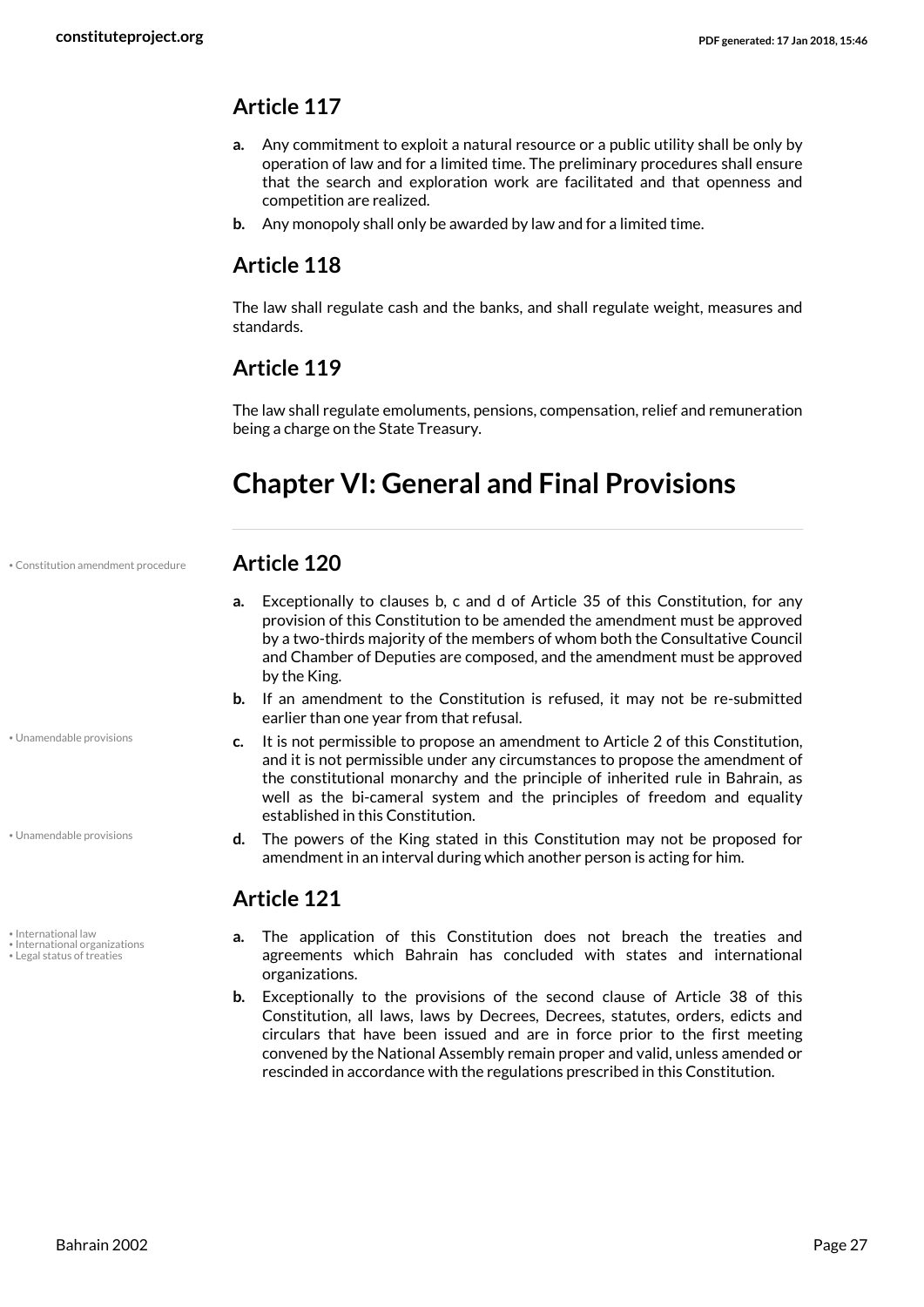Laws are published in the Official Gazette within two weeks of their issue, and are enforced one month after the date of their publication, and this period may be shortened or prolonged if the law specifically prescribed it.

#### **Article 123**

• Emergency provisions

<span id="page-27-0"></span>It is impermissible to suspend any provision of this Constitution except during the proclamation of martial law, and within the limits prescribed by the law. It is not permissible under any circumstances to suspend the convening of the Consultative Council or the Chamber of Deputies during that period or to infringe upon the immunity of their members, or during the proclamation of a state of national safety.

#### **Article 124**

• Protection from ex post facto laws • Joint meetings of legislative chambers <span id="page-27-2"></span><span id="page-27-1"></span>The provisions of the laws apply only to what occurs from the date the laws came into force, and have no retroactive effect. The law may state, in articles other than those pertaining to the penal code, that its provisions have a retroactive effect, with the agreement of the majority of the members of both the Consultative Council and the Chamber of Deputies, or if circumstances require it, the National Assembly.

### **Article 125**

The amended Constitution shall be published in the Official Gazette, and shall be effective from the date of its publication.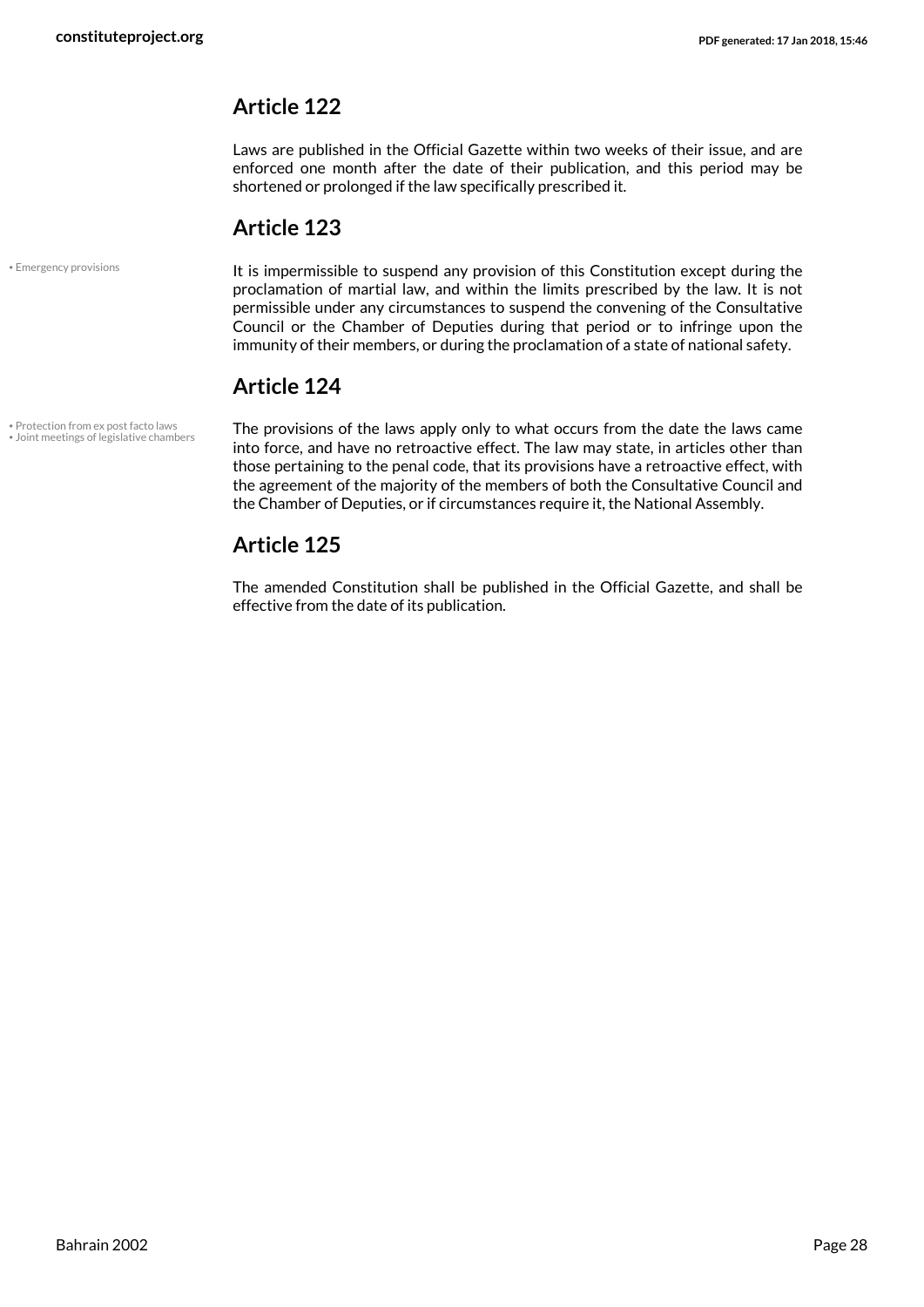### **Topic index**

#### A

| B |  |
|---|--|
|   |  |
|   |  |
| C |  |
|   |  |
|   |  |
|   |  |
|   |  |
|   |  |
|   |  |
|   |  |
|   |  |
|   |  |
| D |  |
|   |  |
|   |  |
|   |  |
|   |  |
|   |  |
|   |  |
| E |  |
|   |  |
|   |  |
|   |  |
|   |  |
|   |  |
|   |  |
|   |  |
|   |  |
|   |  |
|   |  |
|   |  |
|   |  |
|   |  |
|   |  |
|   |  |
|   |  |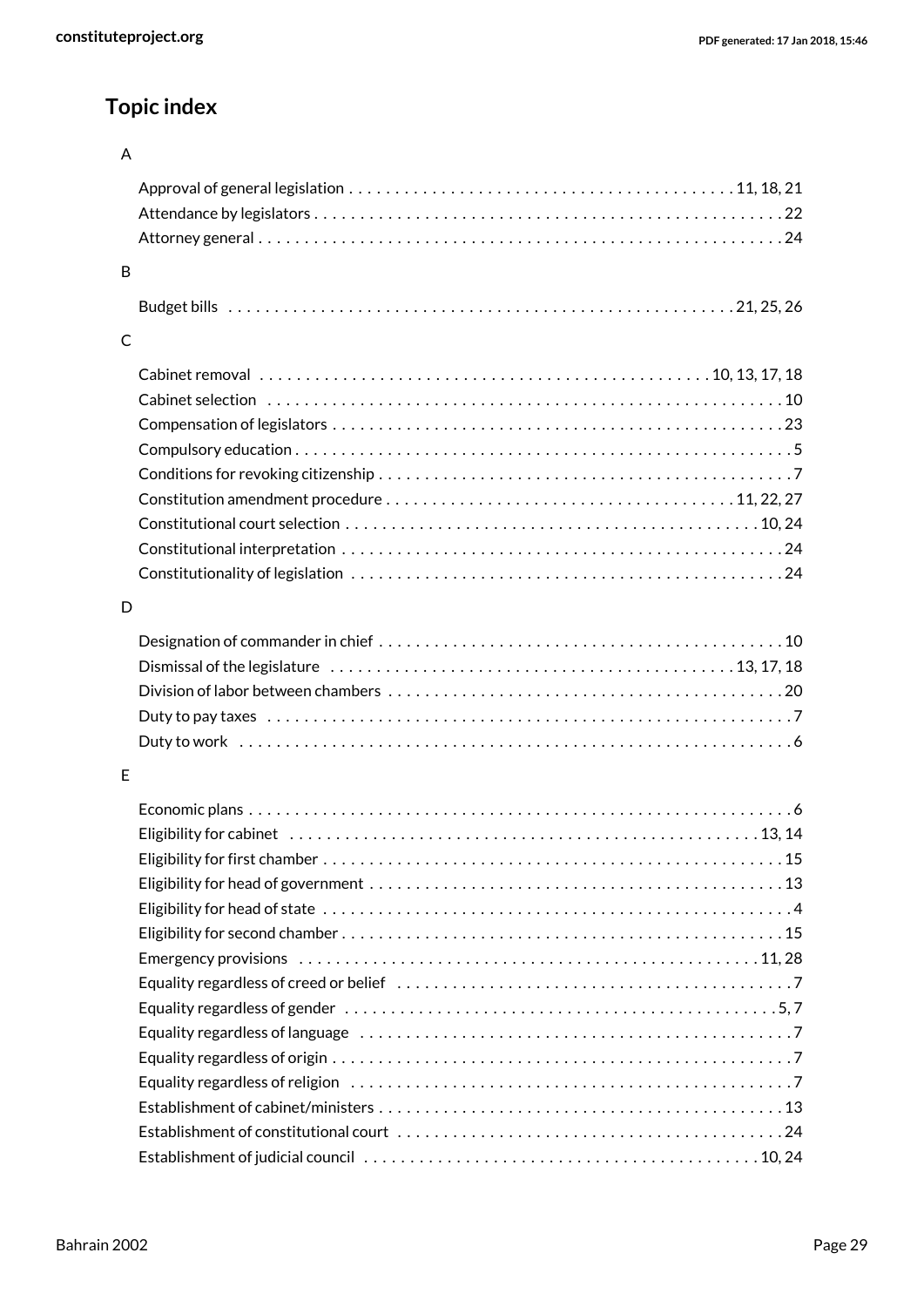| F |                                                                                                               |
|---|---------------------------------------------------------------------------------------------------------------|
|   |                                                                                                               |
|   |                                                                                                               |
|   |                                                                                                               |
|   |                                                                                                               |
|   |                                                                                                               |
|   |                                                                                                               |
|   |                                                                                                               |
|   |                                                                                                               |
|   |                                                                                                               |
|   |                                                                                                               |
|   |                                                                                                               |
| G |                                                                                                               |
|   |                                                                                                               |
|   |                                                                                                               |
|   | God or other deities $\dots\dots\dots\dots\dots\dots\dots\dots\dots\dots\dots\dots\dots\dots\dots\dots$       |
|   |                                                                                                               |
| H |                                                                                                               |
|   |                                                                                                               |
|   |                                                                                                               |
|   | Head of government removal $\dots\dots\dots\dots\dots\dots\dots\dots\dots\dots\dots\dots\dots\dots\dots\dots$ |
|   |                                                                                                               |
|   |                                                                                                               |
|   |                                                                                                               |
|   |                                                                                                               |
|   |                                                                                                               |
|   |                                                                                                               |
|   |                                                                                                               |
|   |                                                                                                               |
|   |                                                                                                               |

| $\mathsf J$ and $\mathsf I$ |  |
|-----------------------------|--|

Human dignity . . . . . . . . . . . . . . . . . . . . . . . . . . . . . . . . . . . . . . . . . . . . . . . . . . . . . . . . . . . [7](#page-6-11)

| Joint meetings of legislative chambers $\dots \dots \dots \dots \dots \dots \dots \dots \dots \dots 11$ , 17, 18, 20, 21, 23, 24, 28 |  |
|--------------------------------------------------------------------------------------------------------------------------------------|--|
|                                                                                                                                      |  |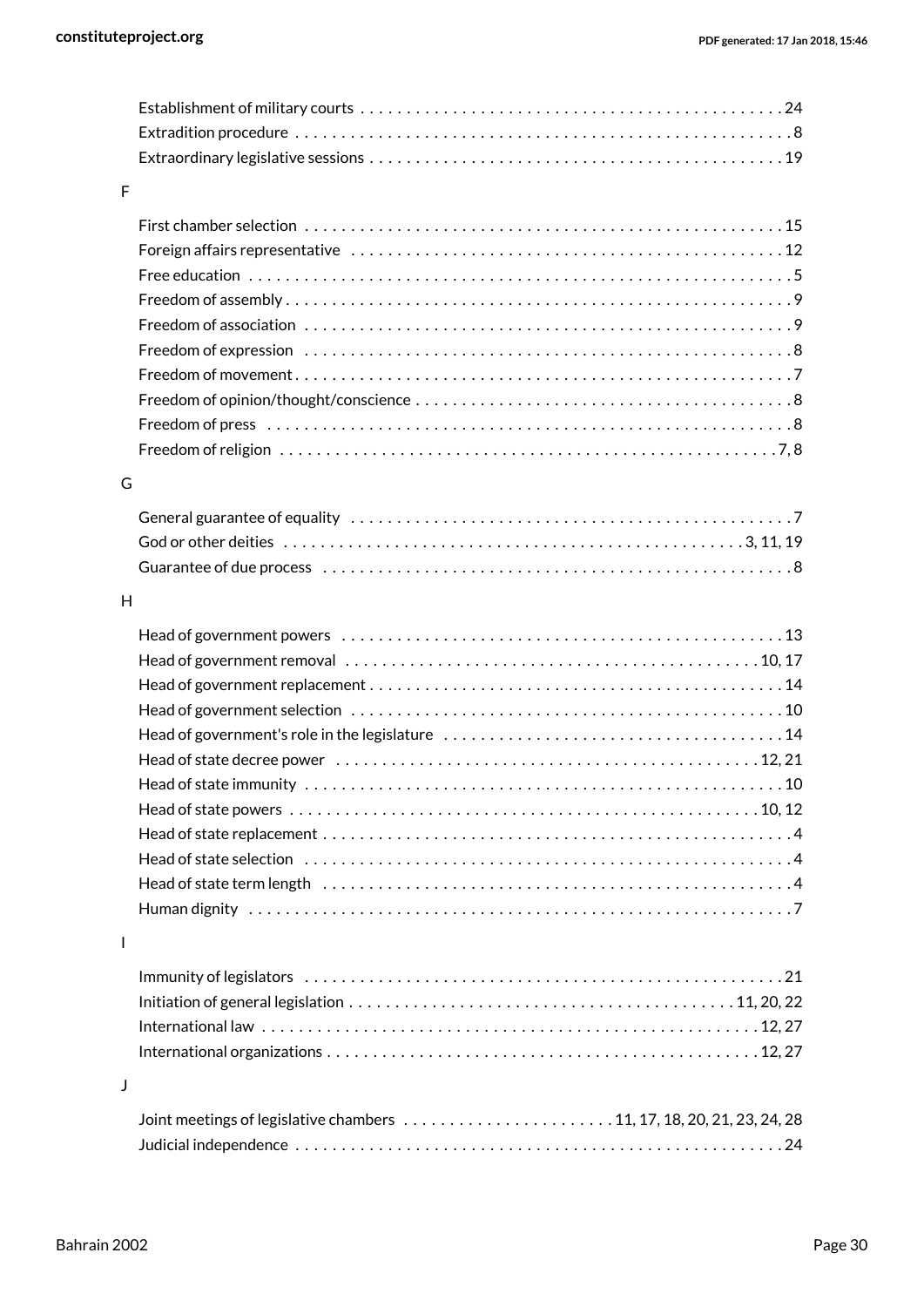| L        |                                                                                                                |
|----------|----------------------------------------------------------------------------------------------------------------|
|          |                                                                                                                |
| M        |                                                                                                                |
|          | Minimum age of head of government enterconduction of the state of the state of the state of the state of the s |
| N        |                                                                                                                |
|          |                                                                                                                |
| $\Omega$ |                                                                                                                |
|          |                                                                                                                |
| P        |                                                                                                                |
|          |                                                                                                                |
|          |                                                                                                                |

Provision for matrimonial equality . . . . . . . . . . . . . . . . . . . . . . . . . . . . . . . . . . . . . . . . . . . . . [5](#page-4-4) Public or private sessions . . . . . . . . . . . . . . . . . . . . . . . . . . . . . . . . . . . . . . . . . . . . . . . . . . . [19](#page-18-4)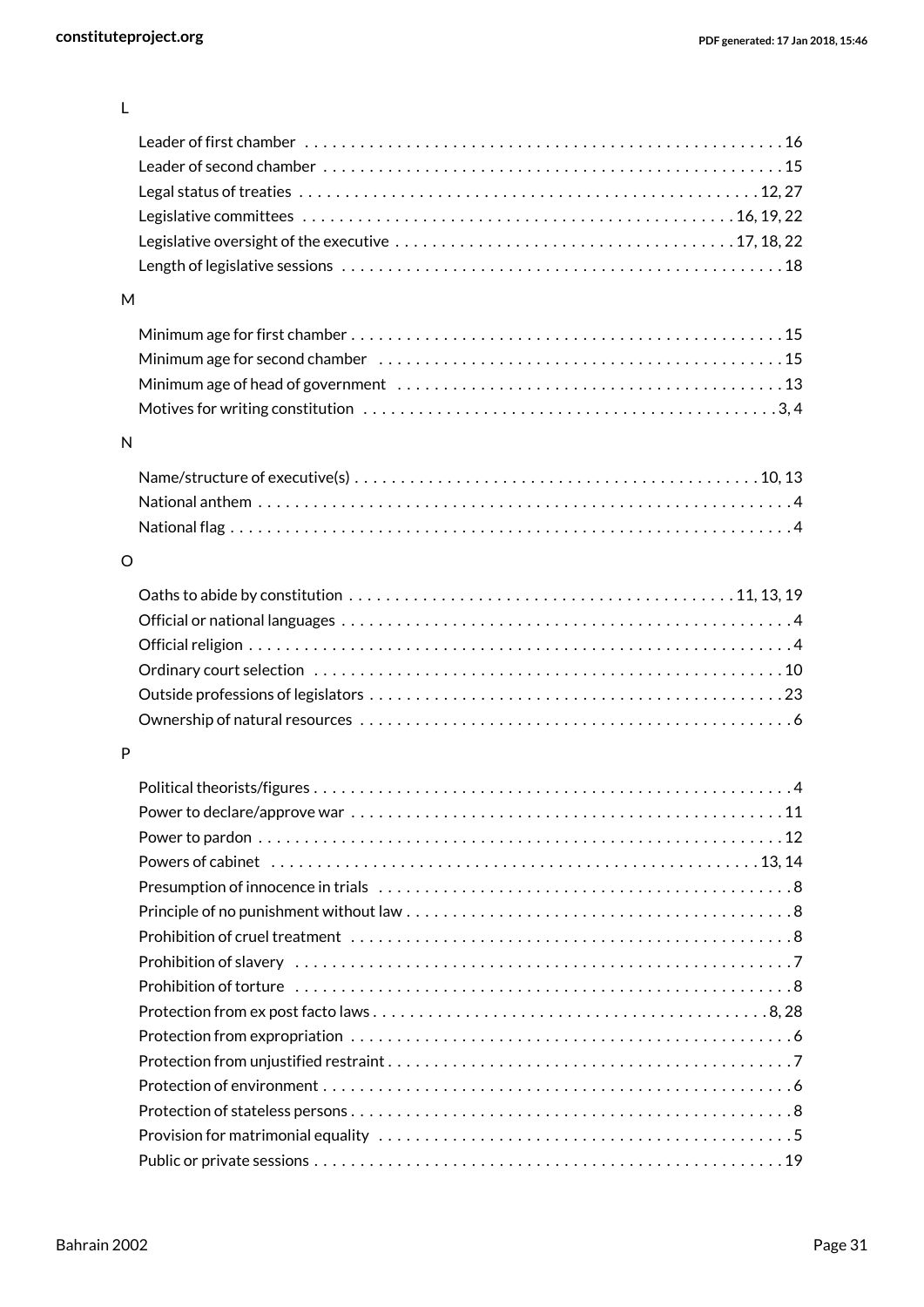#### Q

| R |                                                                                                                  |
|---|------------------------------------------------------------------------------------------------------------------|
|   |                                                                                                                  |
|   |                                                                                                                  |
|   |                                                                                                                  |
|   |                                                                                                                  |
|   | Regional group(s) $\dots\dots\dots\dots\dots\dots\dots\dots\dots\dots\dots\dots\dots\dots\dots\dots\dots3,4,5,6$ |
|   |                                                                                                                  |
|   |                                                                                                                  |
|   |                                                                                                                  |
|   |                                                                                                                  |
|   |                                                                                                                  |
|   |                                                                                                                  |
|   |                                                                                                                  |
|   |                                                                                                                  |
|   |                                                                                                                  |
|   |                                                                                                                  |
|   |                                                                                                                  |
|   |                                                                                                                  |
|   |                                                                                                                  |
|   |                                                                                                                  |
|   |                                                                                                                  |
|   |                                                                                                                  |
|   |                                                                                                                  |
|   |                                                                                                                  |
|   |                                                                                                                  |
|   |                                                                                                                  |
| S |                                                                                                                  |
|   |                                                                                                                  |
|   |                                                                                                                  |
|   |                                                                                                                  |
|   |                                                                                                                  |
|   |                                                                                                                  |
|   |                                                                                                                  |
|   |                                                                                                                  |
|   |                                                                                                                  |
|   |                                                                                                                  |
|   |                                                                                                                  |
|   |                                                                                                                  |
|   |                                                                                                                  |
|   |                                                                                                                  |